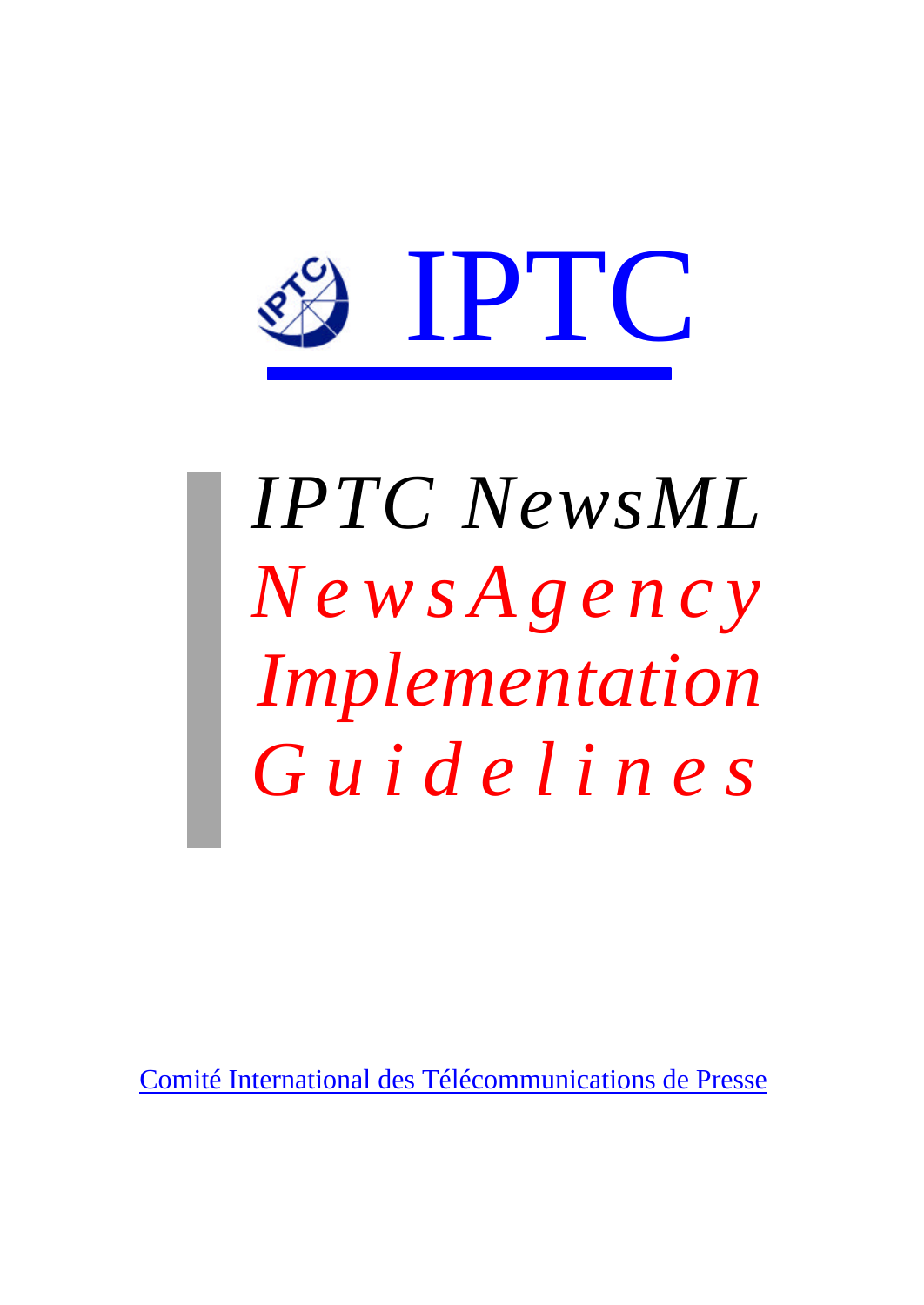# **NewsML - News Agency Implementation Guidelines**

**Compiled by David Allen, Managing Director IPTC Copyright IPTC © 2001,2002 issued 15 October 2001 Version 1.02 dated 22 March 2002 (Modified text for use of Scheme attribute and Physical Characteristics Section, Normative TopicSets, Provider TopicSets) Version 1.03 dated 29 August 2002 (Version changes, Appendix on NewsML evolution, Appendix and text on Scheme (and Property), Ordering, Content encoding sequence). Location added to Normative TopicSets. Version 1.1 dated October 2002 to refer to NewsMLv1.1 DTD and Schema**

# **Index**

**Introduction Validation Version Changes StatusWillChange Default TopicSets Scheme SubjectCode SubjectCode FormalName Decoding Location Alerts NewsML Compliance Metadata Inheritance Extension mechanisms Ordering of NewsComponents Content Inclusion Options Content Encoding Sequence Physical Metadata - Use of Characteristics Property Extensions Appendix A: NewsML evolution Appendix B: Use of Scheme Attribute**

# **Introduction**

NewsML is an extensible management format for news information of all types. It consists of a single XML Document Type Definition (DTD) but allows a number of different types of document instances to be valid against the DTD. The document types are NewsML with contained NewsItem and NewsComponents, TopicSets and Catalogs. A Catalog is used by a provider to give information to users on how to locate the various parts of NewsML that are used in the providers services. The TopicSets provide data in controlled vocabularies to populate those parts of NewsML where vocabulary information is required, in particular DescriptiveMetadata. This Guideline provides advice on good practices for News Agencies using NewsML in their services.

# **Validation**

NewsML is intended to be used widely for news and has to exist in a standard form to allow providers and recipients to process the information in a consistent manner. NewsML has been Trademarked by IPTC and the published DTD must be used to validate all instances claiming to be NewsML. This is normally done by declaring the document type as follows:

<!DOCTYPE NewsML PUBLIC "urn:newsml:iptc.org:20001006:NewsMLv1.0.dtd:1" "http://www.iptc.org/DTD/NewsMLv1.0.dtd">

However, such an approach while allowing validation against the DTD posted on the iptc.org web site also creates an unacceptable burden on the IPTC server and renders the provider and his users at risk from any failure to access this server. The IPTC server is not failsafe and does not form part of a guaranteed 24x7x365 service.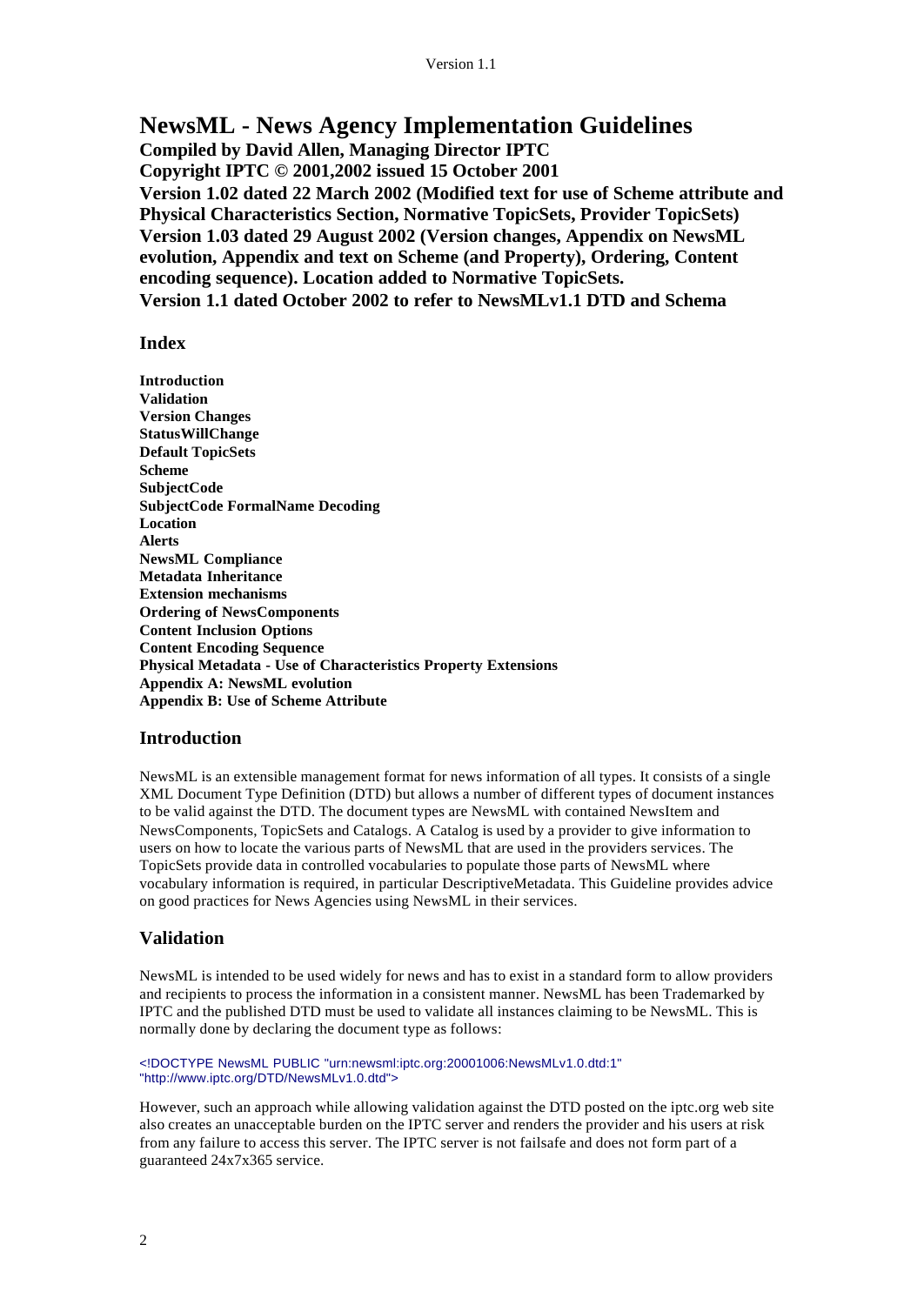A safer approach would be to remove the dependency on the IPTC server by using a local copy of the DTD either at the provider's site or one previously distributed to the users.

<!DOCTYPE NewsML PUBLIC "urn:newsml:iptc.org:20001006:NewsMLv1.0.dtd:1" "http://www.provider.org/DTD/NewsMLv1.0.dtd">

or

<!DOCTYPE NewsML PUBLIC "urn:newsml:iptc.org:20001006:NewsMLv1.0.dtd:1" "./DTD/NewsMLv1.0.dtd">

Could be suitable ways of indication the SYSTEM locations of a copy of the DTD. Of course, any reputable provider should ensure that his contract with his users stipulate that NewsML instances will be valid in accordance with the IPTC published DTD and they do not have to validate instances on receipt. Validation can normally be switched off in XML systems when this is required.

Use of the abbreviated form of the DOCTYPE declaration where only the document root element is included may also help in this process. However, not every tool will accept such a declaration that is missing the system part.

#### <!DOCTYPE NewsML>

However, not every tool will accept such a declaration that is missing the system part.

# **Version Changes**

At present NewsML exists only in version 1 but as it evolves over time further versions may well be published. The intention is that all future versions will, as far as practical, be backward compatible with version 1. Future versions are likely to have more named elements and attributes as requirements become more explicit and naming, rather that using generic extensions, is considered desirable. In this event users who receive a version later than version 1 may not be able to handle any new elements and attributes with their version 1 systems. Their systems should ignore any unrecognised elements and attributes without causing a system processing failure. If systems are not built with this protection then they must be capable of recognising a document type other than version 1 and discarding the data accordingly. The exact mechanism for handling new versions is at Appendix A.

#### **StatusWillChange**

As of version 1.1 multiple appearances of StatusWillChange are permitted. This element contains FutureStatus and DateAndTime child elements. Multiple appearances of StatusWillChange allow for news management to provide a series of instructions about a NewsItem without the need for sending further NewsItems giving on status information. However, there are certain combinations of values for FutureStatus and DateAndTime that are valid.

FutureStatus may be assigned as Usable, Withheld or Canceled since it is not possible to Embargo a NewsItem already released as Usable. Secondly, the DateAndTime values must follow a proper sequence of looking forward in time.

The following are valid:

| <b>Status</b> | FutureStatus DateAndTime(1) | FutureStatus. DateAndTime(2) |
|---------------|-----------------------------|------------------------------|
| Usable        | $\Gamma$ anceled            |                              |
| Embargoed     | ™ Jsable                    | Canceled                     |

Where DateAndTime (2) is after DateAndTime(1)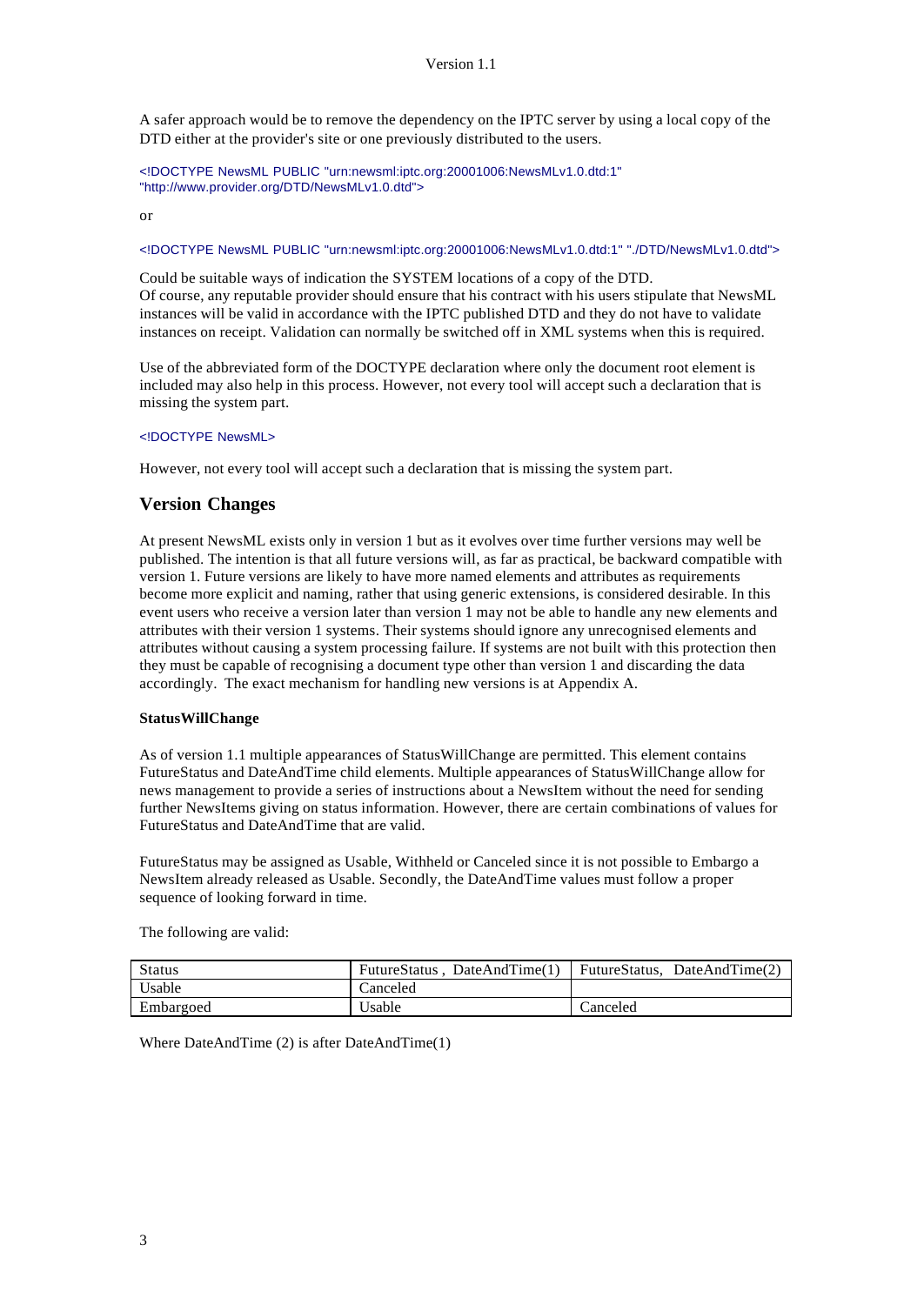# **Default TopicSets**

#### **IPTC**

Some of the controlled vocabularies provide data to populate attributes that are important to the overall interpretation of a NewsItem. For consistency in handling NewsItems from multiple providers it is essential that common values are adopted for these key parameters. These are NewsItemType, Status, Priority and SubjectMatter, SubjectDetail and SubjectQualifier and Location. The IPTC has published TopicSets for all of these and it is recommended that providers adopt the published vocabularies as their defaults. Extensions may always be made but the extension TopicSets for these element attributes should be included within, or referenced via a Catalog from, every NewsItem that employs any of the extended values. Of the above TopicSets those for NewsItemType, Status, Priority and Location are considered Normative.

#### **Provider**

In order to ensure that users are able to route incoming NewsItems properly, Providers who choose to make use of the optional NewsEnvelope, need to ensure that the following element attributes within NewsEnvelope are documented in TopicSets provided to their users:- SentFrom, SentTo, NewsService and NewsProduct.

Other TopicSets (eg Role) may be developed, as necessary, to allow users to interpret aspects of the added value a provider makes to his news. The OfInterestTo TopicSet is typically maintained by information providers. Publishers may add their own data to default TopicSets when they feel this is appropriate.

# **Scheme**

When the Scheme attribute is present in a FormalName element (which, is always a child of a Topic element), the attribute is declaring the Scheme to which the FormalName's #PCDATA belongs. For example,

<Topic>

….

<FormalName Scheme="ISO-3066-alpha2">US</FormalName> </Topic>

indicates that the code "US" is part of the ISO-3066-alpha2 scheme of country identifiers.

If a FormalName element does not have a Scheme attribute, then the #PCDATA is a classifier or entity, without any Scheme.

If the Scheme attribute appears in any other element type, then one of two possibilities exists: it either appears in an element which also contains a FormalName attribute or it appears in the DefaultVocabularyFor element in a Catalog.

If an element with a FormalName attribute has neither a Scheme nor Vocabulary attribute then one must find the appropriate Catalog which defines which TopicSet is the source of the value of the FormalName attribute in question. In such a scenario, the Catalog is the definitive source of information via the DefaultVocabularyFor element. The Scheme value in the DefaultVocabularyFor element defines the Scheme value in the FormalName element of the appropriate Topic. If the DefaultVocabularyFor element has no Scheme attribute, then the appropriate Topic must have a FormalName element without a Scheme attribute.

An element which has a FormalName attribute can locally define which TopicSet and which Scheme is the source of the data for its FormalName attribute. This is done via the Scheme and Vocabulary attributes. For example,

<Role FormalName="Sidebar" Scheme="MyRole" Vocabulary="http://.. "/>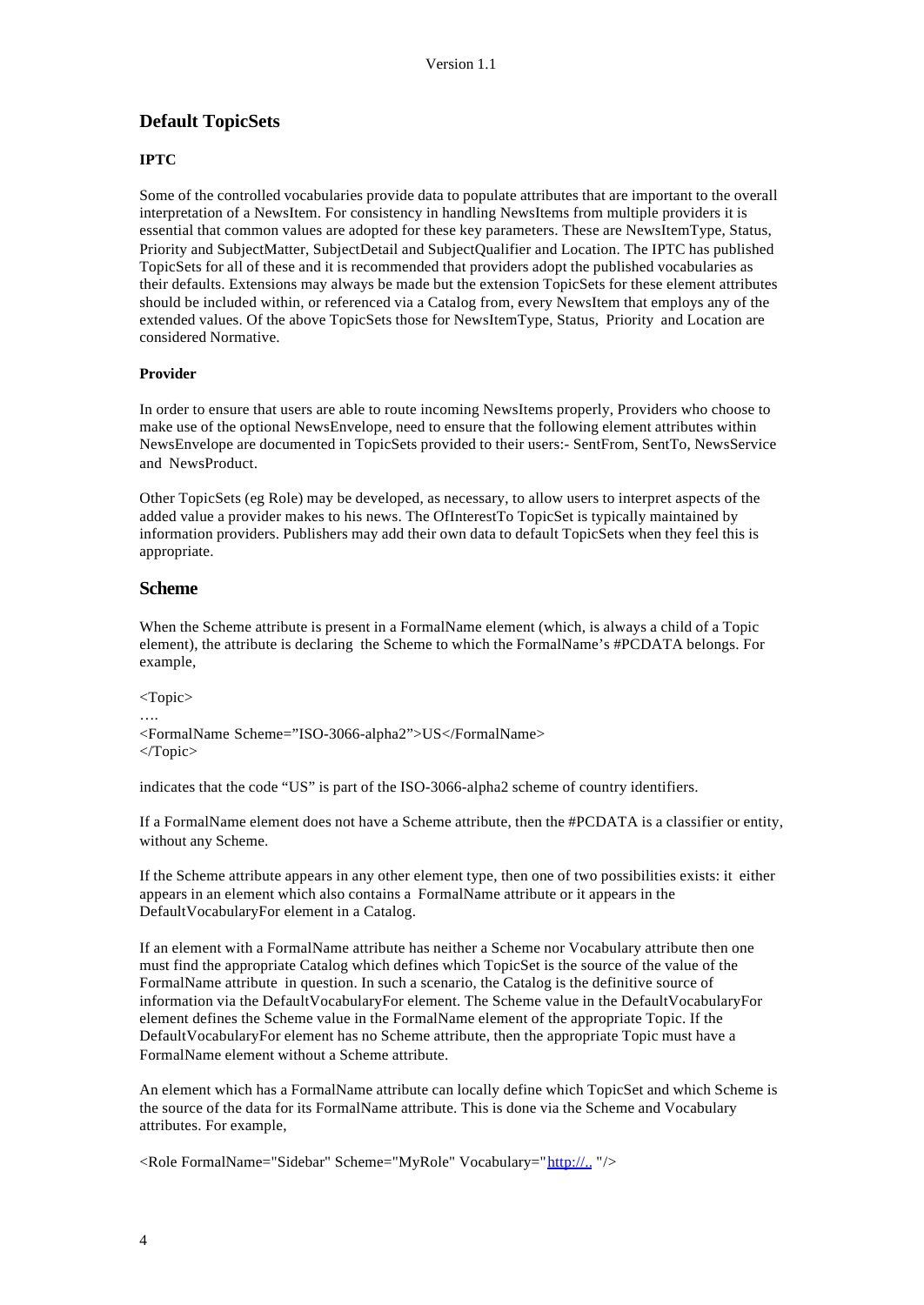As stated above, if an element contains neither a Scheme nor a Vocabulary attribute, then one defaults to whatever the appropriate Catalog declares for the element in question. <Role FormalName="Sidebar"/>

On the other hand, if an element includes a Scheme attribute or Vocabulary attribute or both, the following rules apply:

If the element includes just a Scheme attribute, as in

 $\leq$ Role FormalName="Sidebar" Scheme="MyRole"  $\geq$ , then the implication is that one should find the closest appropriate Catalog to determine which TopicSet is the source of data for the FormalName attribute of the element. HOWEVER, the appropriate Topic MUST have the Scheme of "MyRole". If such a Topic does not exist, there is an error. If the DefaultVocabularyFor declares a different Scheme, then the local Scheme declaration in the element OVERRIDES the Catalog.

If the element includes a Vocabulary attribute, as in

 $\langle$ Role FormalName="Sidebar" Vocabulary="http://..." />, then the implication is that this local declaration of a TopicSet overrides any Catalog; and as such, the TopicSet declared by the Vocabulary attribute must contain a Topic with a FormalName element having #PCDATA set to "Sidebar".

When one uses the Vocabulary attribute, one must be explicit about the use of the Scheme attribute. In the above example, since a Scheme attribute was absent, the indication is that the Topic holding the FormalName element with #PCDATA set to "Sidebar" has NO scheme attribute..

If the Topic in the TopicSet referred to by the Vocabulary attribute does have a Scheme attribute, then it should be explicitly declared along with the Vocabulary attribute, as in: <Role FormalName="Sidebar" Scheme="MyRole" Vocabulary="http://…"/>

One can summarise all the above as follows:

1. No Scheme, no Vocabulary attribute on an element: default to whatever the closest appropriate Catalog tells you.

2. Only a Scheme attribute on an element: find the closest appropriate Catalog, but use the Scheme attribute value to potentially override what the Catalog might tell you is the Scheme of the FormalName element in the matching Topic.

3. Only a Vocabulary attribute on an element: the Vocabulary declares which TopicSet holds the Topic defining the FormalName attribute value and the Topic in question must have the #PCDATA in a FormalName element WITHOUT a Scheme. The presence of the Vocabulary attribute in an element overrides any Catalog declaration concerning that element.

4.Both a Vocabulary attribute and a Scheme attribute; an explicit declaration of TopicSet and Scheme to find the Topic with appropriate #PCDATA. This overrides any Catalog declaration.

#### **Scheme and Property**

The DTD (v1.1) includes the AllowedScheme attribute in the Property element to designate the Scheme associated with the contents of the "Value" attribute of the Property. However, one can declare the TopicSet associated with the Value attribute via the AllowedValues attribute alone. In summary:

FormalName attribute has associated Scheme and Vocabulary attributes

Value attribute has associated AllowedValues and AllowedScheme attributes.

Since AllowedValues points to a TopicSet and there is no way of declaring which Scheme is appropriate unless AllowedScheme is used , it must follow that, if AllowedValues is used alone, the TopicSet in question does NOT have a Scheme attribute in the FormalName element holding the #PCDATA which defines the Value attribute.

On the other hand, if AllowedValues is not used, but the Catalog is relied on to indicate which TopicSet sources the values for the Value attribute of a Property, then a Scheme may be declared for the Topics providing the values of Value, via the DefaultVocabularyFor element or with the AllowedScheme attribute. Also note that there is a ValueRef attribute in a Property which allows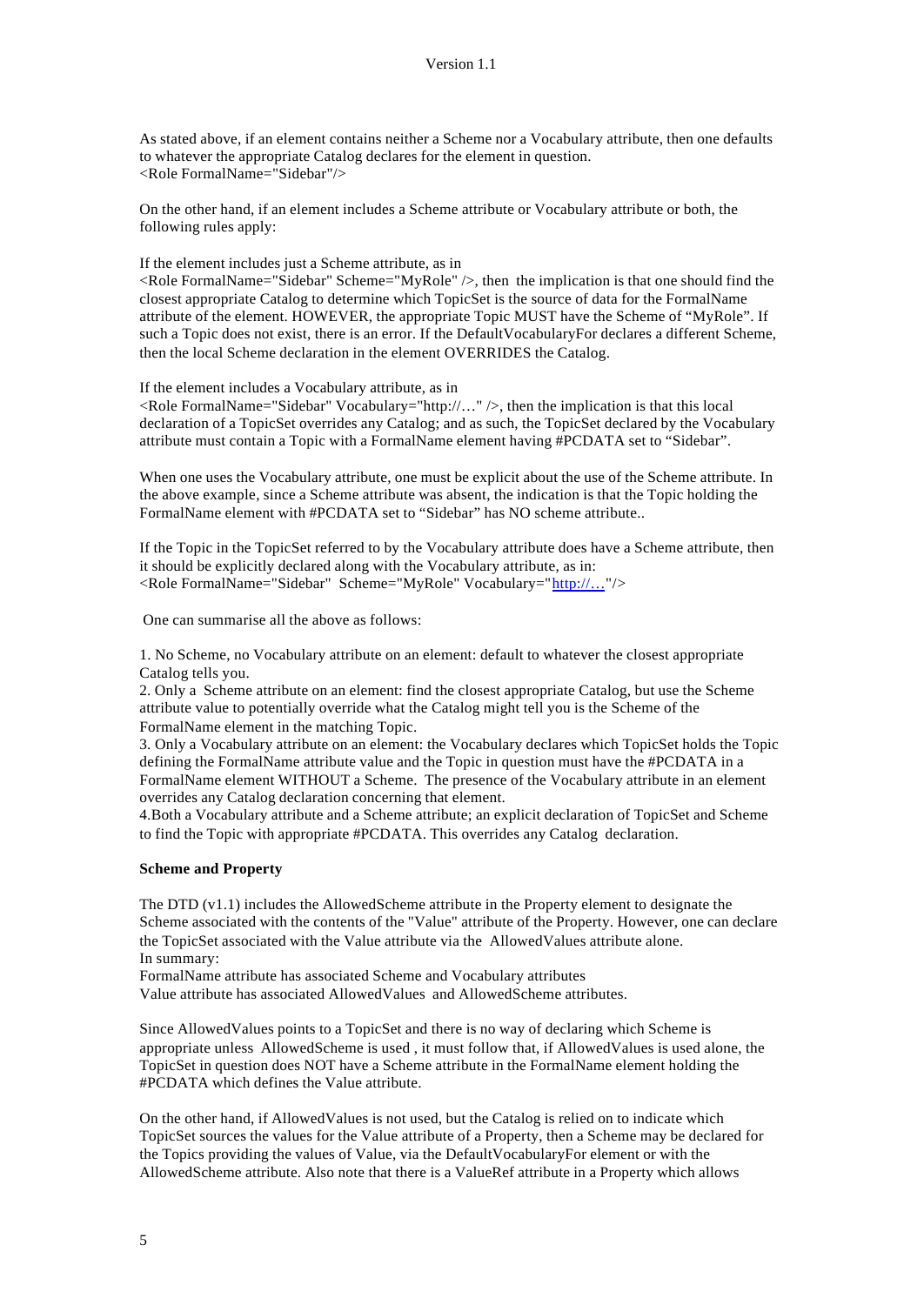pointing to either a Topic in a TopicSet or to any other content declarable via a URI that provides additional information on the Value attribute.

For example: A property is assigned a FormalName:

<Property FormalName="Country" Value="AND" />

with a Catalog that contains :

<Resource>

```
<Urn>urn:newsml:iptc.org:20001006:topicset.iso-country:3</Urn>
       <Url>http://www.iptc.org/site/NewsML/topicsets/topicset.iso-country.xml</Url>
       <DefaultVocabularyFor Scheme="ISO3166-alpha3"
       Context="//Property[@FormalName="Country"]/@Value"/>
 </Resource>
```
and a Country TopicSet that contains:

```
 <Topic Duid="isoc20">
```

```
 <TopicType Scheme="IptcTopicType" FormalName="Country"/>
       <FormalName Scheme="ISO3166-alpha2">AD</FormalName>
      <FormalName Scheme="ISO3166-alpha3">AND</FormalName>
       <Description xml:lang="en-GB" Variant="UPPER CASE">ANDORRA</Description>
 </Topic>
```
#### **SubjectCode**

The SubjectCode element is repeatable within DescriptiveMetadata but also may have repeated child elements within itself. This may lead to confusion and difficulties in parsing and processing the subject information. The simplest way to reduce the potential for confusion would be to remove the capability for multiple appearances of the SubjectCode child elements. However, this would break existing valid implementations that use the multiple child elements. This will not be done at present in order to preserve backward compatibility. Eg

```
<DescriptiveMetadata>
 <SubjectCode>
 <Subject FormalName="15000000" />
  <Subject FormalName="S" Vocabulary="urn:newsml:afp.com:20011001:AFPCatCodes:1"
Scheme="AFPCatCode"/>
 </SubjectCode>
</DescriptiveMetadata>
```
The **recommended** approach is to only encapsulate one set of child elements within each SubjectCode:

```
<DescriptiveMetadata>
 <SubjectCode>
 <Subject FormalName="15000000" />
 </SubjectCode>
 <SubjectCode>
 <Subject FormalName="S"
Vocabulary="urn:newsml:afp.com:20011001:AFPCatCodes:1" Scheme="AFPCatCode"/>
 </SubjectCode>
</DescriptiveMetadata>
```
This is particularly useful where a SubjectQualifier or SubjectQualifiers are included since they will only refer to their immediate sibling

<DescriptiveMetadata> <SubjectCode>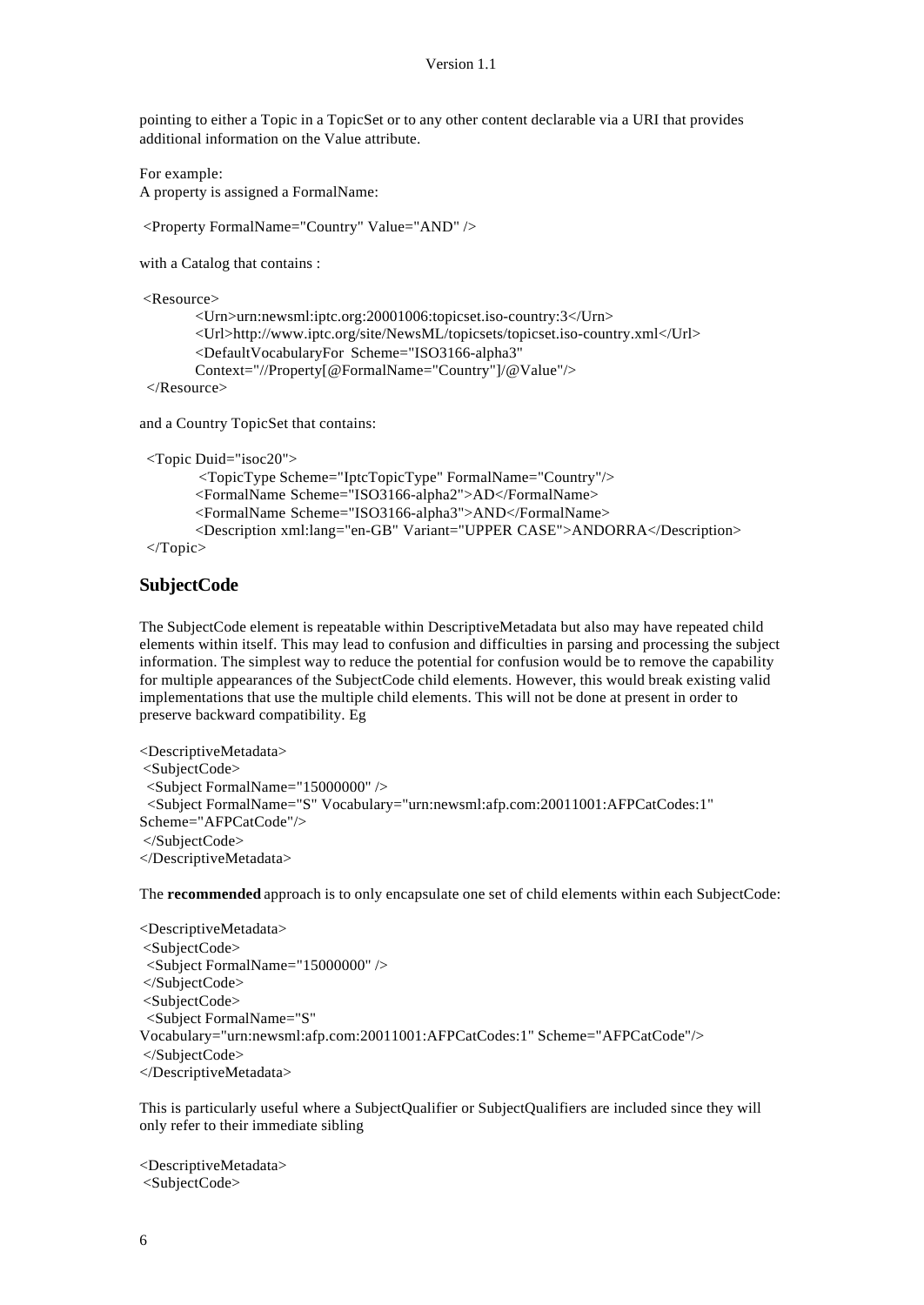<Subject FormalName="15000000" /> <SubjectQualifier FormalName="15000010"/> <SubjectQualifier FormalName="15000006"/> </SubjectCode> <SubjectCode> <SubjectMatter FormalName="15054000"/> <SubjectQualifier FormalName="15000023"/> </SubjectCode> </DescriptiveMetadata>

#### **SubjectCode FormalName Decoding**

The FormalName value is a unique eight-digit number that is assigned to each entry in the three-level Subject hierarchy. This number is broken down as follows:

The **first two digits** indicate the top-level **Subject**. The valid values are 01 through 17. (Leading zero

is mandatory.)

The **next three digits** indicate the **SubjectMatter** when read in conjunction with the parent **Subject** number. Default is 000, used when no **SubjectMatter** is specified. The rest of the values (001-999) must be used in conjunction a two-digit Subject number.

The **last three digits**, when preceded by valid **Subject** and **SubjectMatter** numbers, indicate

**SubjectDetail**. The last three digits separately are used to indicate a **SubjectQualifier –** but *only* in

concert with a **Subject** number. The middle three digits must be 000 when providing a

#### **SubjectQualifier.**

This construct means that it is not necessary to include **Subject** or **SubjectMatter** if a **SubjectDetail** is encoded nor a **Subject** if a **SubjectMatter** is encoded. The appropriate **Subject**, **SubjectMatter** and **SubjectDetail** data may be extracted (assuming they are validly encoded) from the FormalName as follows: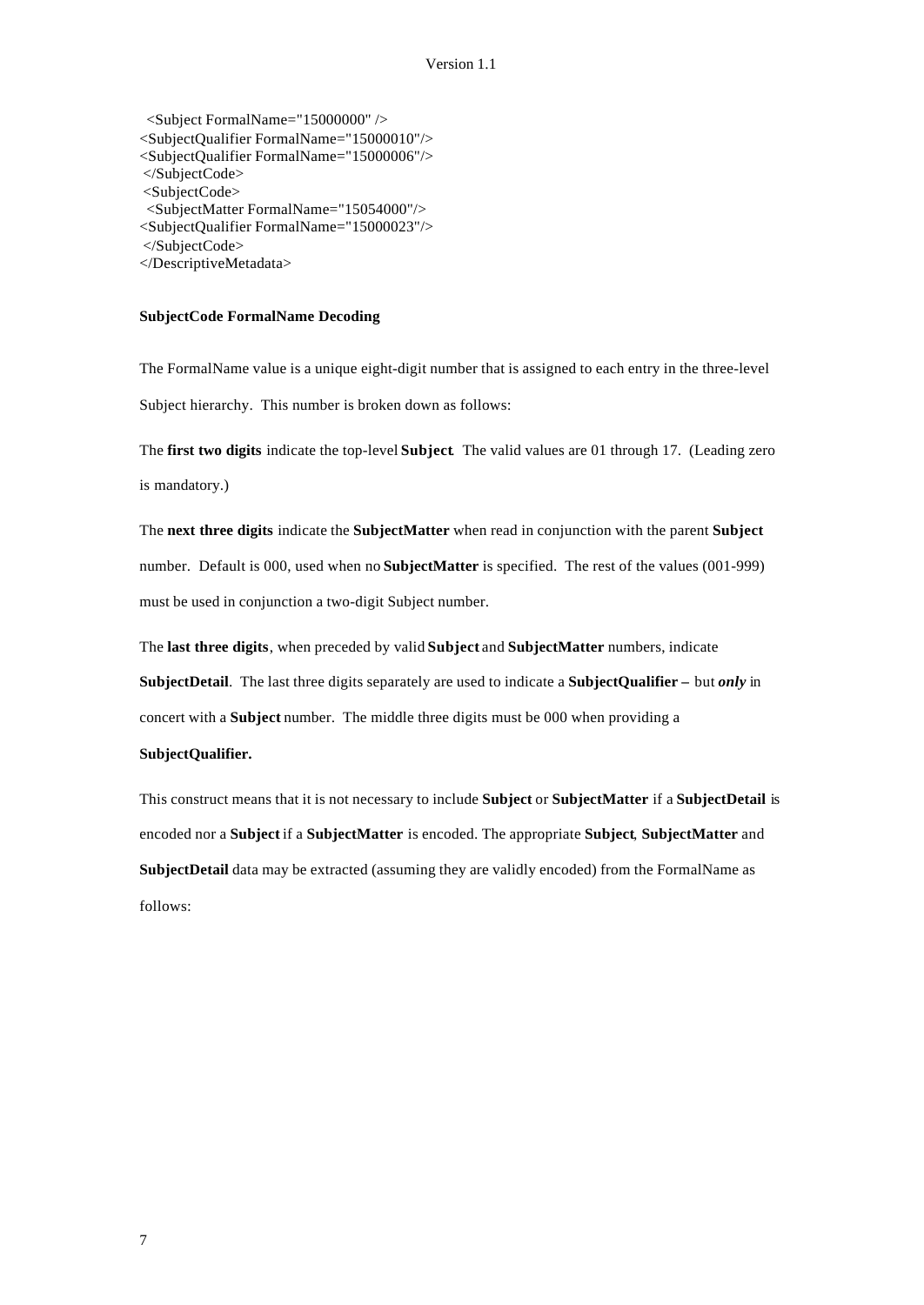# *Examples:*

# **Subject**

|                        | <b>Subject</b> | SubjectMatter | SubjectDetail |  |
|------------------------|----------------|---------------|---------------|--|
| 13000000               | 13xxxxxx       | 13000xxx      | 13000000      |  |
| science and technology |                | (none)        | (none)        |  |

# **SubjectMatter**

|          | <b>Subject</b> | <b>SubjectMatter</b> | <b>SubjectDetail</b> |
|----------|----------------|----------------------|----------------------|
| 07002000 | 07xxxxxx       | 17002xxx             | 17002000             |
|          | (health)       | epidemic and plague  | (none)               |

# **SubjectDetail**

|                                 | <b>Subject</b> | <b>SubjectMatter</b> | <b>SubjectDetail</b> |
|---------------------------------|----------------|----------------------|----------------------|
| 04015002<br>04xxxxxx            |                | 04015xxx             | 04015002             |
| (economy, business and finance) |                | (transport)          | railway              |

#### **SubjectQualifier**

|          | <b>Subject</b> | SubjectMatter | <b>SubjectQualifier</b> |
|----------|----------------|---------------|-------------------------|
| 15000001 | 15xxxxxx       | 15000xxx      | 15000001                |
|          | (sport)        | (none)        | men                     |

The numbering scheme allows for logical extensions to all of these lists. There is no relevance in the sequence of numbers allocated to entries in the scheme. They were derived initially from an alphabetical sort of the original lists and do not contain an implied hierarchy. However, the first two digits are always the same for a given Subject and the digits at positions 3, 4 and 5 are the same for a given SubjectMatter within a Subject.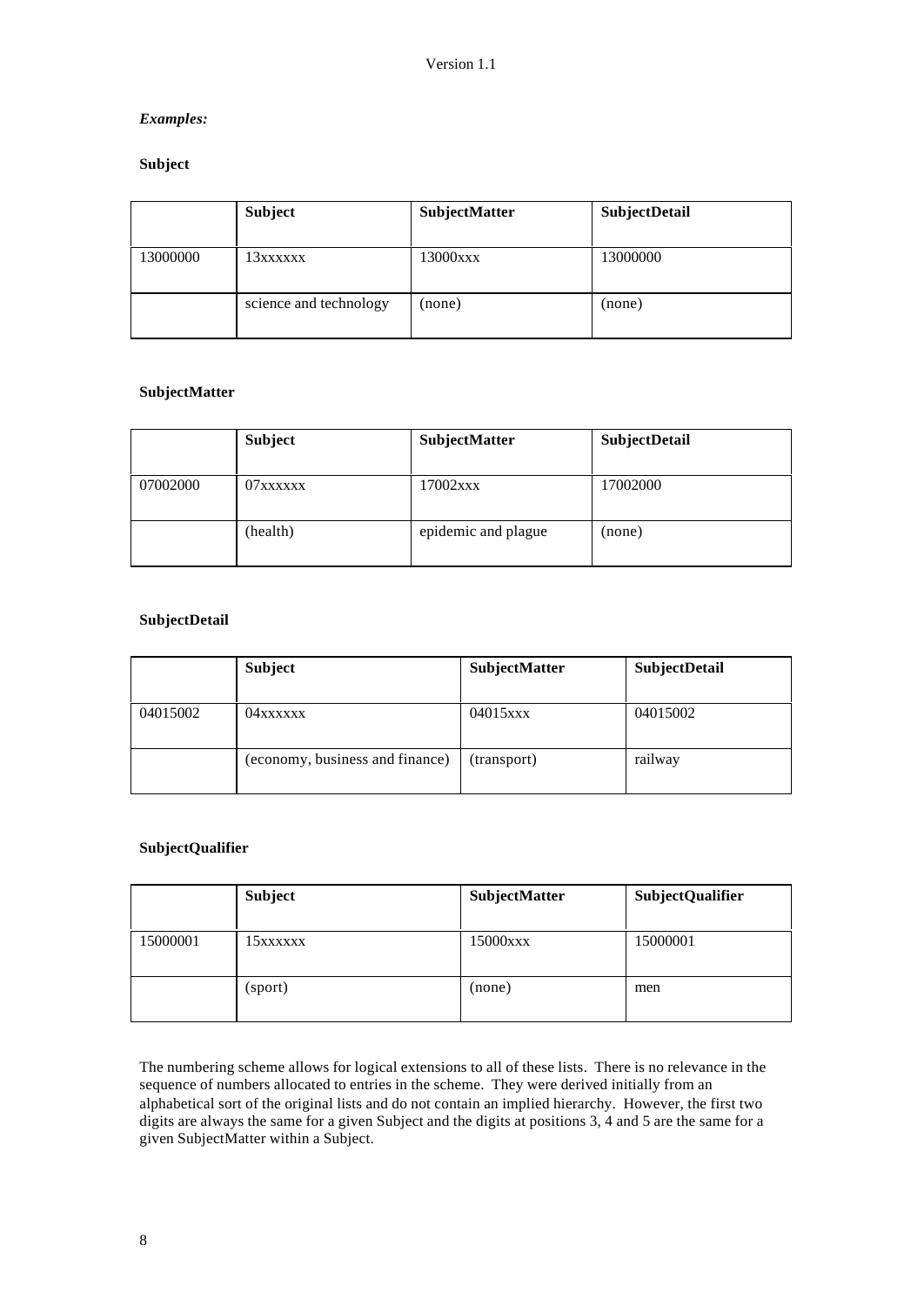# **Location**

The Location element has been added to DescriptiveMetadata in NewsMLv1.1. Its content model consists of the Property element that may occur zero or more times.

This structure for Location would allow us to create the following logical equivalent of a DateLine

```
<DateLineDate>20020828</DateLineDate>
<Location HowPresent="DateLine">
<Property FormalName="Country" Value="US"/>
<Property FormalName="CountryArea" Value="DC"/>
<Property FormalName="City" Value="Washington"/>
\leqProperty FormalName="SubLocation" Value="The White House" />
<Property FormalName="WorldRegion" Value="North America"/>
</Location>
```
Although the Location element allows for arbitrary nesting it is not recommended that location elements are nested unless it is considered absolutely essential to avoid ambiguity.

# **Alerts**

An alert requires the minimum of overhead in order not to be delayed in transit and to allow the recipient to grasp the essential information as quickly as possible. The NewsItemType TopicSet has been extended to include the following entry.

```
<Topic Duid="nit09">
      <TopicType Scheme="IptcTopicType" FormalName="NewsItemType"/>
      <FormalName Scheme="IptcNewsItemType">Alert</FormalName>
      <Description xml:lang="en-GB">Preliminary warning message about an important
breaking news event.</Description>
</Topic>
```
An alert can now be easily indicated by providing a NewsItemType of Alert. The message content may either be included in a NewsLine on as text in a ContentItem depending on the Provider's requirements.

# **NewsML Compliance**

Users of NewsML are licensed only to publish NewsML instances that are in conformance with the DTD. Validation of correct structure can be made using a validating parser and the published DTD. However, the NewsML specification requires rules to be followed that cannot be validated by a normal XML parser. To assist developers an XSL stylesheet has been developed that may be used to check that prototype instances do meet the NewsML specification. It allows that verification of certain #PCDATA values that must have specific values and/or structure as well as vocabularies and Catalogs needed to ensure that FormalName values are properly identified and references. Extensions using the generic Metadata and Characteristics elements may also be tested. This stylesheet only requires a working XSLT parser such as that built into MSIE5+. It may be downloaded from the www.iptc.org site.

# **Metadata Inheritance**

#### **Catalog**

The design of NewsML allows for the insertion of Catalogs and TopicSets at various locations within the NewsML structure. A Catalog is defined as a container for Resource and TopicUse elements.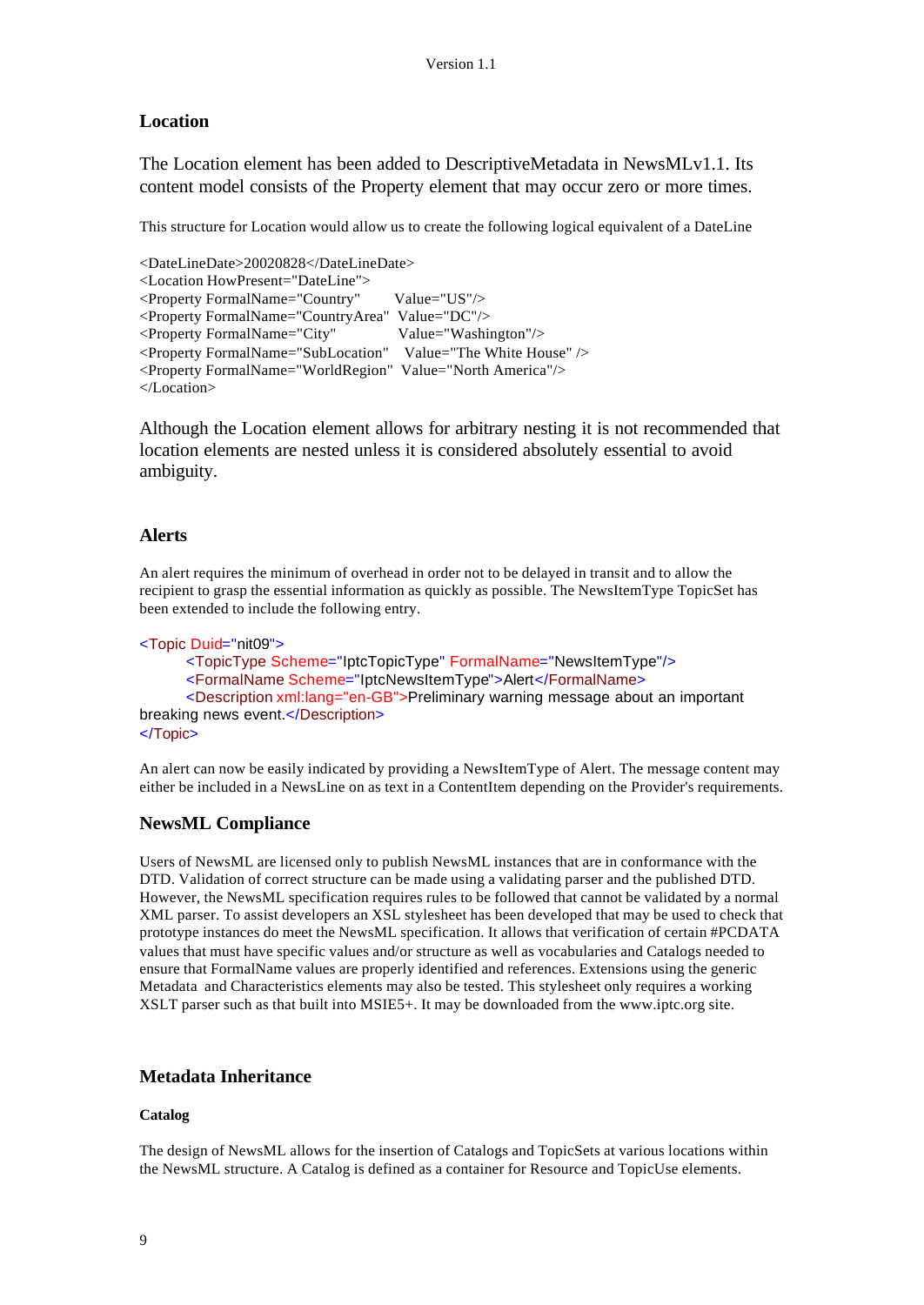Resource elements map URNs to URLs and indicate default external vocabularies which apply to the FormalNames of certain elements within the subtree that begins with the immediate parent of the Catalog element. Catalogs may be placed within the following elements. NewsML, NewsItem, NewsComponent, AdministrativeMetadata, DescriptiveMetaData, RightsMetaData, MetaData, ContentItem, TopicSet and Topic. Hence, as any Catalog will provide information for finding the vocabularies appropriate to the FormalName of the child or descendant elements of the Catalog's parent element, and it is possible that more than one Catalog may exist in the NewsML structure this could lead to confusion over where vocabularies may be found. The Rule that applies is that elements in the tree always inherit Catalog information from the nearest point above them in the tree. In other words the information in the "closest" Catalog overrides any from more distant Catalogs. Where a FormalName attribute has associated with it a Vocabulary attribute this provides a pointer to a TopicSet which is the controlled vocabulary that can be used to resolve the meaning of the FormalName. The value of the Vocabulary attribute is an http URL or a NewsML URN, or the # character followed by the value of the Duid attribute of a TopicSet in the current document.

If there is no Vocabulary attribute, then the controlled vocabulary to be used is located by the following algorithm:

Proceed to the parent of the current element.

If it has a Catalog element as its immediate child, see whether that Catalog contains a Resource element whose DefaultVocabularyFor child contains an Xpath pattern that is matched by the current element. If so, then the controlled vocabulary is the resource identified by that Resource element. If the parent does not meet the above condition, proceed to its parent and check the same condition. Continue until a vocabulary is found, or no further parent elements are available because the root element has been reached and it too fails to meet the condition. This is an error in the NewsML document.

#### **TopicSet**

TopicSets may also be located at different levels in NewsML. The following elements may contain TopicSets:NewsML, NewsItem and NewsComponent. When located within any of these elements they are termed Local Vocabularies. A TopicSet may be pointed to through the use of the Vocabulary attribute. If present it provides a pointer to a TopicSet that is the controlled vocabulary that can be used to resolve the meaning of the FormalName. The value of the Vocabulary attribute is an http URL or a NewsML URN (for external Vocabularies), or the # character followed by the value of the Duid attribute of a TopicSet (Local Vocabulary) in the current document . As the Vocabulary pointer can only identify a specific TopicSet, the location of the TopicSet is not relevant to inheritance. Although a VocabularyPointer could be used to override a default vocabulary pointed to by a Catalog.

The FormalName element (of the Topic) may have a Scheme attribute to indicate that it belongs to a particular naming scheme. It is an error for there to exist two Topics in the same TopicSet that have the same FormalName with the same Scheme attribute. The Scheme attribute, if present, serves to distinguish which of possibly multiple naming schemes in the controlled vocabulary is the one that governs this FormalName. For a match to be obtained within the controlled vocabulary, the rule is that the FormalName and the Scheme must both match. If there is no Scheme attribute on the current element, the match will be to an item in the local vocabulary that has the current FormalName and no Scheme.

If there is a Scheme attribute on the current element, then both the FormalName and the Scheme in the local controlled vocabulary must match. When an external Vocabulary is pointed to from a Catalog the applicable Scheme is indicated by the value of the Scheme attribute in the DefaultVocabularyFor child of the relevant Resource element in the Catalog. If no Scheme attribute is present with the FormalName attribute within the current element then the Scheme in the Catalog DefaultVocabularyFor entry is used as the default for that element.

In order to avoid problems it is good practice to ensure that the Scheme attribute is always used and a match is made in a positive sense using both the FormalName and the Scheme values of a Topic in a TopicSet.

Local Topic additions may be made to external default controlled vocabularies using the TopicSet Ref element. This is a pointer to a TopicSet that is to be merged with the current one. The TopicSet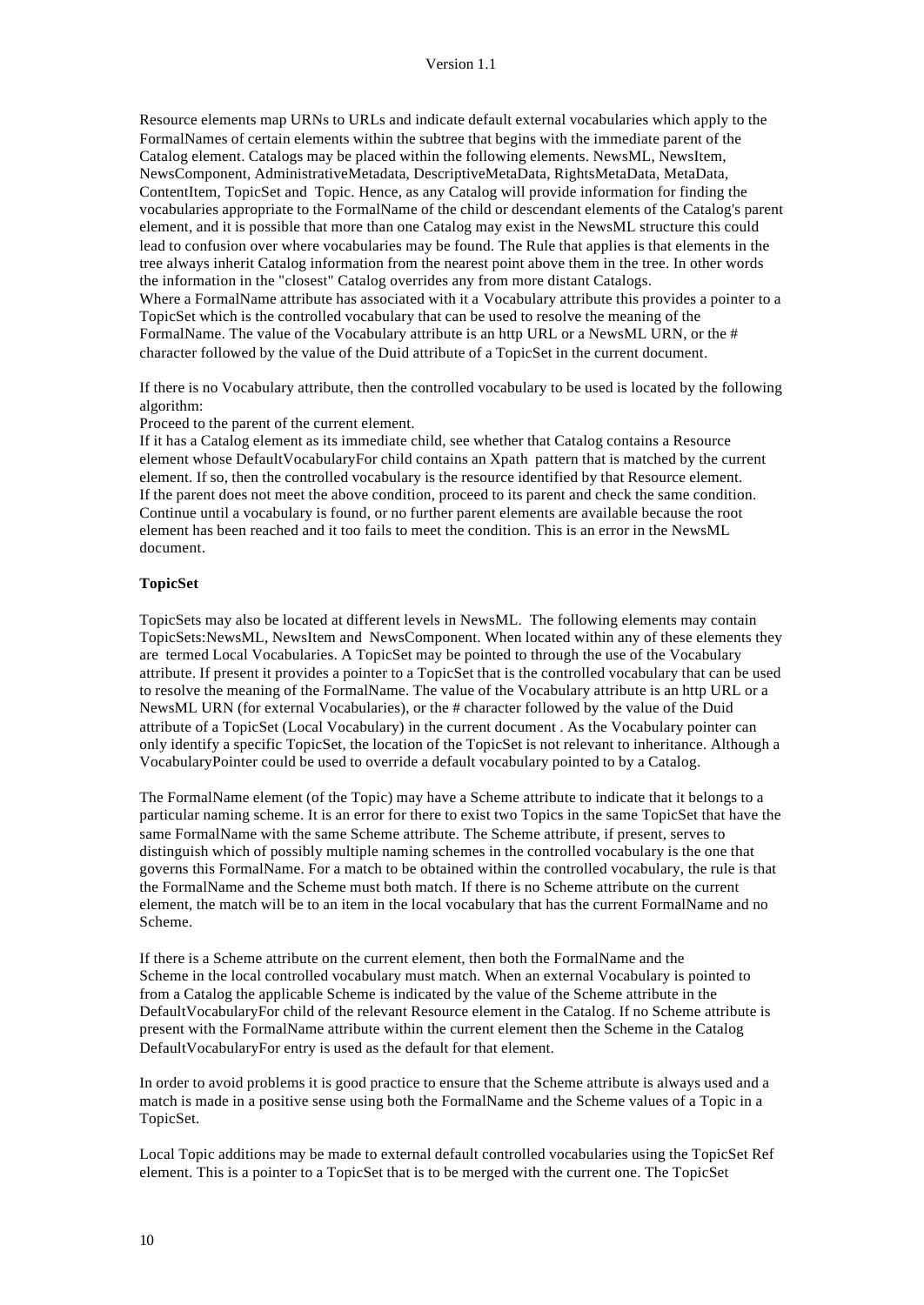attribute is a pointer to the relevant TopicSet. Its value can be an http URL, or a NewsML URN, or a fragment identifier consisting of a # character followed by the Duid of a TopicSet in the current document. The presence of a TopicSetRef child in a TopicSet has the effect that all the Topics in the referenced TopicSet are included by reference within the current local TopicSet. When this merging results in there existing two FormalName grandchildren of the same TopicSet that have the same content and the same Scheme attribute value, then the Topics whose children these are, in fact are the same Topic, and are deemed to be merged. The merging of Topics need not be performed physically by the system, but the meaning of the data is exactly the same as if the merging were actually performed. Merging two Topics consists of creating a single Topic that contains all the children of both, and eliminating duplicates. This method allows for additional Schemes to be added to Topics in default external TopicSets.

#### **Extension Mechanisms**

NewsML may be legitimately extended in the following ways:

#### **Structural Extensions**

Within the designated metadata (AdministrativeMetadata, RightsMetadata and DescriptiveMetadata) additional features may be added using the Property element.

New Metatadata may be added by declaring a MetaDataType and then adding the required number of Property elements.

Default controlled vocabularies may be extended by adding additional entries with new Schemes inside existing TopicSets.

User defined TopicSets may be referenced from a NewsML instance through the user's Catalog. It is helpful if both the containing Topicset and its child Topics have the same TopicType. Thus only one corresponding entry is needed in the TopicType TopicSet. However, multiple TopicTypes may exist as in the topicset.iptc-subjectcode.xml

#### **Content Inclusions**

NewsML may include content inline or externally by reference. Where content is inline within ContentItem and DataContent validation can be maintained by either:

Declaring a local subset for the NewsML DTD within the document instance (allows additional elements and attributes to be part of the DataContent ANY content model.

Including a reference to an external DTD by means of an entity reference in the document instance declaration.

Through the use of an additional namespace attribute within the NewsML element.

*This allows external content structures to be embedded within NewsML but it is not permitted to modify the NewsML document other than within the DataContent. To do so would be a breach of the NewsML licence and a violation of the NewsML trademark. IPTC will take appropriate action to protect its rights in the event of any discovered breach of its NewsML licence or trademark*.

#### **The Property element**

The Property element is used to assert the value of some property on Characteristics, AdministrativeMetadata, DescriptiveMetadata, RightsMetadata, Metadata or Topic. The property must be formally named and may contain sub-properties to handle complex properties. The Property has a name and either a simple or a complex value consisting of a set of further properties. The Value attribute provides a string representation of the value of a Property. The ValueRef attribute gives a pointer to the value of the Property. This might be a Topic in a TopicSet, or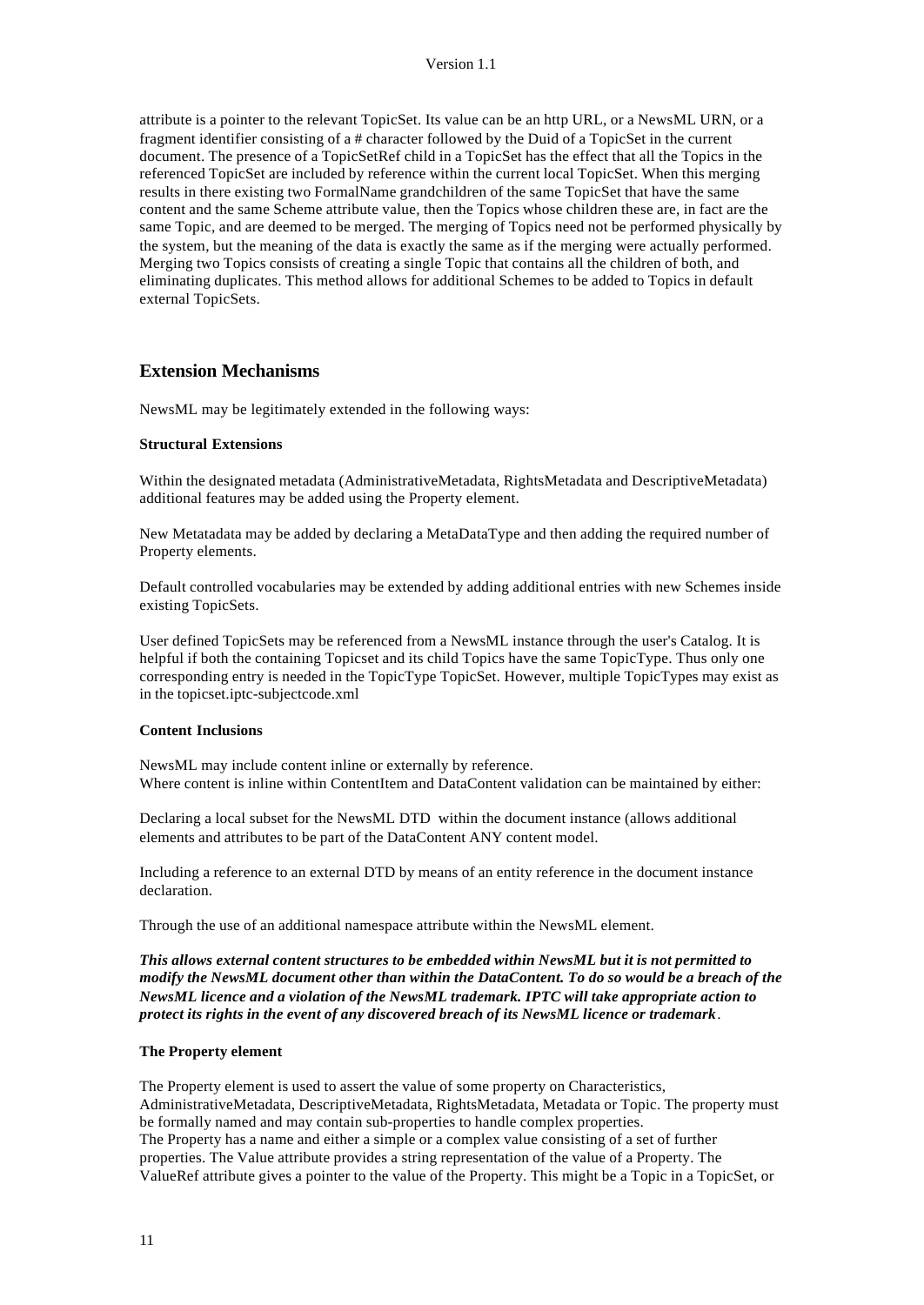any other piece of data. If both Value and ValueRef attributes are provided, then ValueRef identifies the actual value of the Property, with Value simply providing a string representation or mnemonic for it. It is an ERROR condition if the resolved value pointed to by the ValueRef attribute and the Value specified are not the same. The AllowedValues attribute, if present, is a pointer to a controlled vocabulary that delimits the set of allowed values for the property. (The vocabulary does not have to conform to the NewsML specification.) This may be an http URL, or a NewsML URN, or a fragment identifier consisting of a # character followed by the Duid of an element in the current document. The pointer must reference either a Resource element that designates an external controlled vocabulary, or a TopicSet element, that is itself the controlled vocabulary. The AllowedScheme attribute, if present, distinguishes the Scheme in a controlled vocabulary that delimits the set of allowed values for the property. For a match to be obtained within the controlled vocabulary both the AllowedScheme must match the Scheme in the vocabulary and the Value must match the FormalName in the vocabulary. The use of the AllowedScheme attribute serves to indicate that the Value data is drawn from a controlled vocabulary rather that being an uncontrolled entry.

| Element  | <b>Attributes</b>           |          |  |
|----------|-----------------------------|----------|--|
| Property | FormalName<br>Value         |          |  |
|          |                             | ValueRef |  |
|          | AllowedValues<br>Vocabularv |          |  |
|          | AllowedScheme<br>Scheme     |          |  |

The name given to a Property is drawn from a Topic in a TopicSet where the FormalName attribute value is defined. The Vocabulary attribute provides a pointer to the appropriate TopicSet. The Value attribute contains a string representation of the actual value assigned. The ValueRef attribute provides a pointer to the exact Topic in a TopicSet where this value is specified. The AllowedValues attribute provides a pointer to the TopicSet where all the possible values for the Value attribute of this Property are listed. The AllowedScheme attribute indicates the Scheme in the controlled vocabulary that supports the values for the value attribute.

The attributes Value, ValueRef , AllowedValues and AllowedScheme may occur in the following combinations:

(See "Adding New Metadata" below for declaration of ExtraTopicType)

1. Value. In this case the value assigned is uncontrolled.

```
<TopicSet Duid="myprops" Scheme="ExtraTopicType" FormalName="PropertyName">
      <Topic Duid="pcf1">
```
- <TopicType Scheme="ExtraTopicType" FormalName="PropertyName"/>
- <FormalName Scheme="MyProperty">FCountry</FormalName>
- <Description xml:lang="en-GB">Name of imaginary geo-political

```
entity.</Description>
```

```
</Topic>
```

```
</TopicSet>
```
<Property FormalName= "FCountry" Vocabulary="#myprops" Scheme="MyProperty" Value="Narnia"/>

2. Value with a corresponding Resource entry in a Catalog. In this case the value assigned is controlled by the TopicSet pointed to by the Resource element Url child.

#### <Catalog>

```
 <Resource>
```
<Urn>urn:newsml:iptc.org:20001006:topicset.fictional-country:1</Urn> <Url>./topicsets/fictional-country.xml</Url>

<DefaultVocabularyFor Context="//Property[@FormalName='FCountry']/@Value"/> </Resource>

</Catalog>

```
<TopicSet Duid="myprops" Scheme="ExtraTopicType" FormalName="PropertyName">
      <Topic Duid="pcf1">
```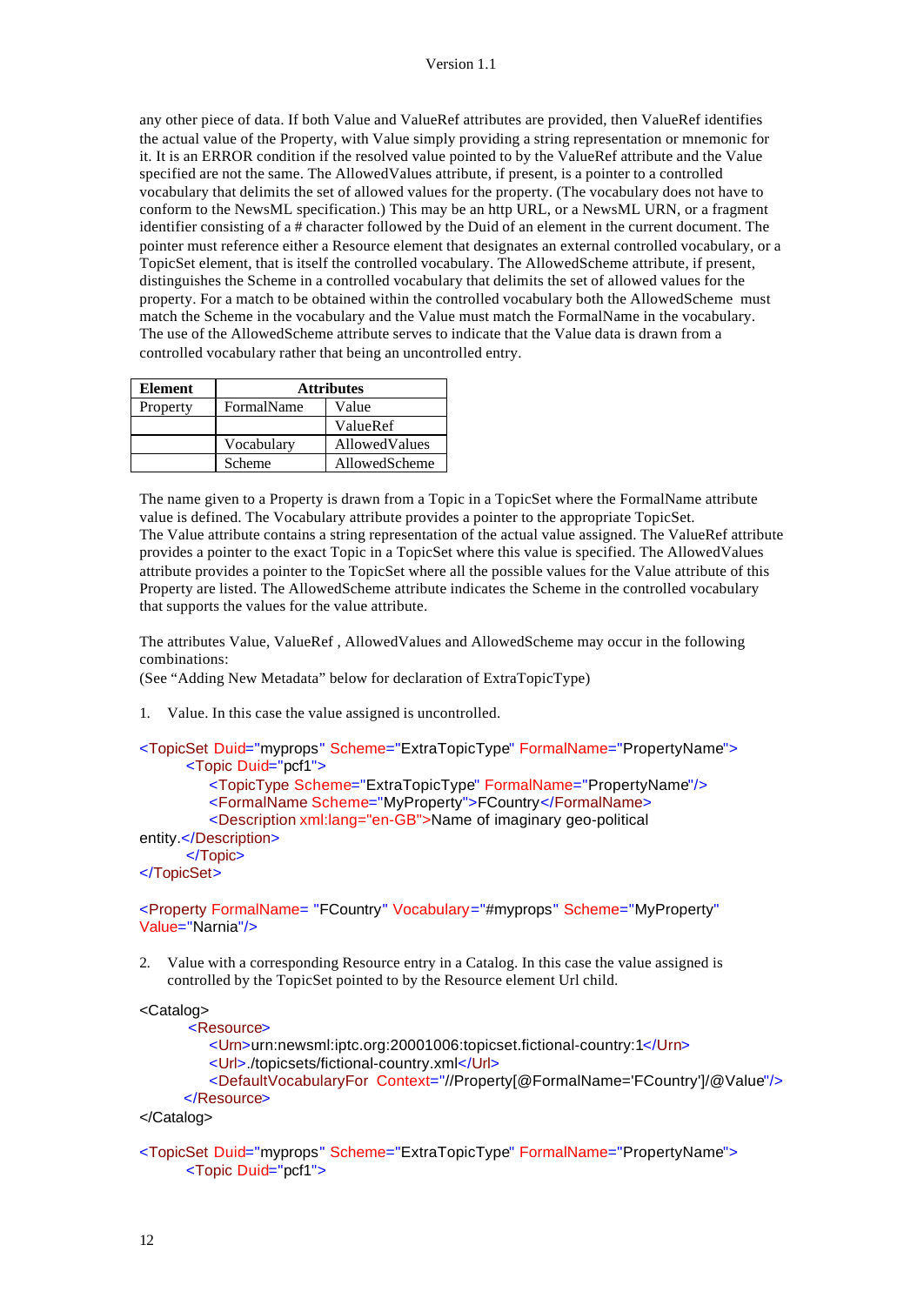```
<TopicType Scheme="ExtraTopicType" FormalName="PropertyName"/>
         <FormalName Scheme="MyProperty">FCountry</FormalName>
         <Description xml:lang="en-GB">Name of imaginary geo-political
entity.</Description>
      </Topic>
</TopicSet>
```
<Property FormalName="FCountry" Vocabulary="#myprops" Scheme="MyProperty" Value="Narnia"/>

3. Value and ValueRef. The value assigned is that pointed to by the ValueRef pointer. These must be the same value otherwise an ERROR exists.

# **CORRECT**

<TopicSet Duid="myprops" Scheme="ExtraTopicType" FormalName="PropertyName"> <Topic Duid="pcf1">

- <TopicType Scheme="ExtraTopicType" FormalName="PropertyName"/>
- <FormalName Scheme="MyProperty">FCountry</FormalName>
- <Description xml:lang="en-GB">Name of imaginary geo-political

```
entity.</Description>
```
- </Topic>
- </TopicSet>

<TopicSet Duid="fcos" Scheme="ExtraTopicType" FormalName="FCountry"> <Topic Duid="fco1">

- <TopicType Scheme="ExtraTopicType" FormalName="FCountry"/>
- <FormalName>Narnia</FormalName>

<Description xml:lang="en-GB">From the novels of C.S Lewis</Description> </Topic>

<Topic Duid="fco2">

- <TopicType Scheme="ExtraTopicType" FormalName="FCountry"/>
- <FormalName>Lilliput</FormalName>
- <Description xml:lang="en-GB">From Gullivers Travels</Description> </Topic>
- </TopicSet>

<Property FormalName="FCountry" Vocabulary="#myprops" Scheme="MyProperty" Value="Narnia" ValueRef="#fco1"/>

#### **ERROR**

```
<TopicSet Duid="myprops" Scheme="ExtraTopicType" FormalName="PropertyName">
      <Topic Duid="pcf1">
         <TopicType Scheme="ExtraTopicType" FormalName="PropertyName"/>
         <FormalName Scheme="MyProperty">FCountry</FormalName>
         <Description xml:lang="en-GB">Name of imaginary geo-political
entity.</Description>
      </Topic>
</TopicSet>
<TopicSet Duid="fcos" Scheme="ExtraTopicType" FormalName="FCountry">
      <Topic Duid="fco1">
         <TopicType Scheme="ExtraTopicType" FormalName="FCountry"/>
         <FormalName>Narnia</FormalName>
         <Description xml:lang="en-GB">From the novels of C.S Lewis</Description>
      </Topic>
      <Topic Duid="fco2">
         <TopicType Scheme="ExtraTopicType" FormalName="FCountry"/>
```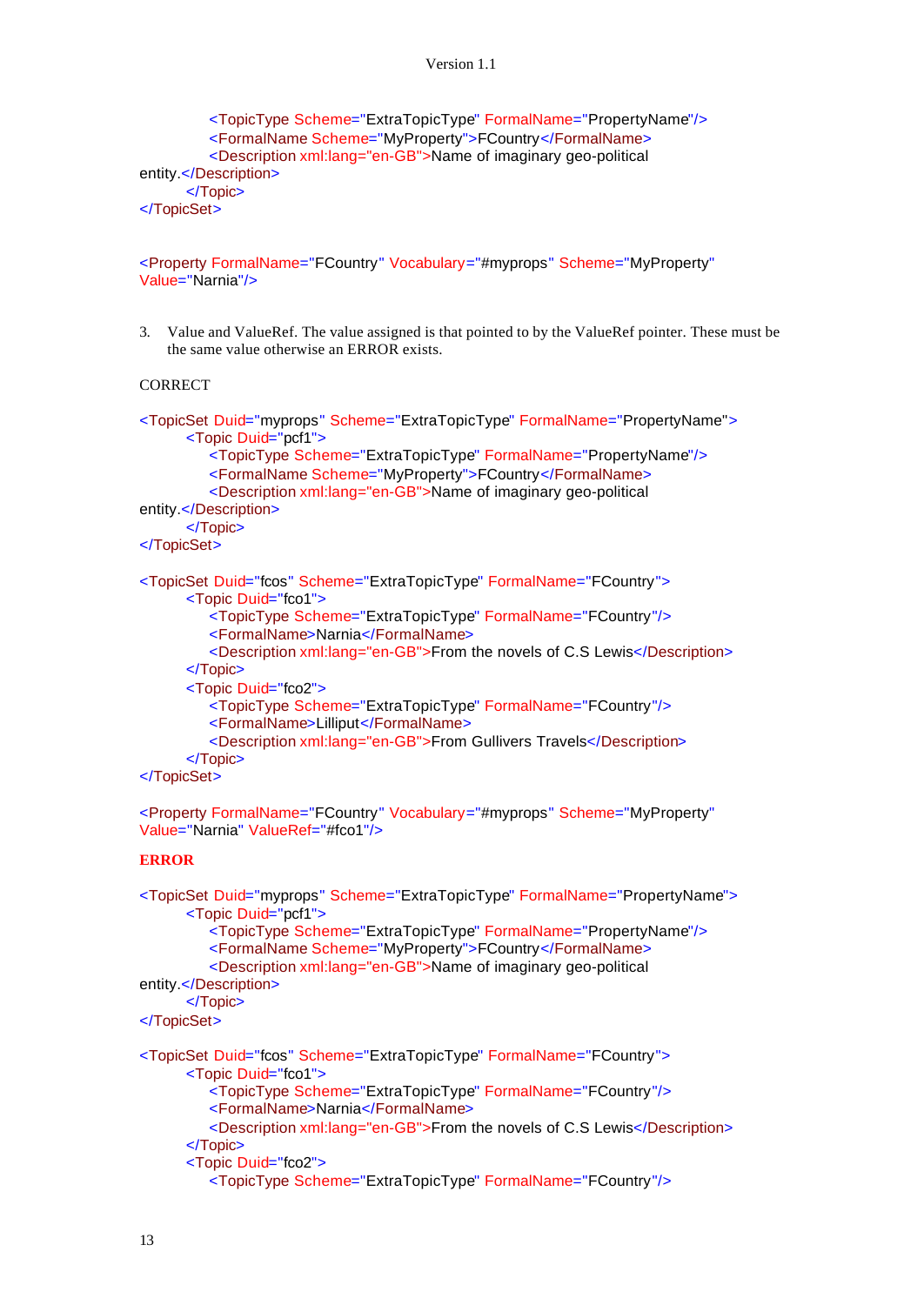```
<FormalName>Lilliput</FormalName>
         <Description xml:lang="en-GB">From Gullivers Travels</Description>
      </Topic>
</TopicSet>
```

```
<Property FormalName="FCountry" Vocabulary="#myprops" Scheme="MyProperty"
Value="Narnia" ValueRef="#fco2"/>
```
4. Value and AllowedValues. The value specified is drawn from the TopicSet pointed to by the AllowedValues attribute. (Normally this would be a local TopicSet and AllowedValues behaves in a similar way to the Vocabulary attribute.)

```
<TopicSet Duid="myprops" Scheme="ExtraTopicType" FormalName="PropertyName">
      <Topic Duid="pcf1">
         <TopicType Scheme="ExtraTopicType" FormalName="PropertyName"/>
         <FormalName Scheme="MyProperty">FCountry</FormalName>
         <Description xml:lang="en-GB">Name of imaginary geo-political
entity.</Description>
      </Topic>
</TopicSet>
<TopicSet Duid="fcos" Scheme="ExtraTopicType" FormalName="FCountry">
      <Topic Duid="fco1">
         <TopicType Scheme="ExtraTopicType" FormalName="FCountry"/>
         <FormalName>Narnia</FormalName>
         <Description xml:lang="en-GB">From the novels of C.S Lewis</Description>
      </Topic>
      <Topic Duid="fco2">
         <TopicType Scheme="ExtraTopicType" FormalName="FCountry"/>
         <FormalName>Lilliput</FormalName>
         <Description xml:lang="en-GB">From Gullivers Travels</Description>
      </Topic>
</TopicSet>
```
<Property FormalName="FCountry" Vocabulary="#myprops" Scheme="MyProperty" Value="Narnia" AllowedValues="#fcos"/>

5. ValueRef. This just provides a pointer to the (local) TopicSet Topic child where the value that would be assigned to the Value attribute (if it was used) may be found.

```
<TopicSet Duid="myprops" Scheme="ExtraTopicType" FormalName="PropertyName">
      <Topic Duid="pcf1">
         <TopicType Scheme="ExtraTopicType" FormalName="PropertyName"/>
         <FormalName Scheme="MyProperty">FCountry</FormalName>
         <Description xml:lang="en-GB">Name of imaginary geo-political
entity.</Description>
      </Topic>
</TopicSet>
<TopicSet Duid="fcos" Scheme="ExtraTopicType" FormalName="FCountry">
      <Topic Duid="fco1">
         <TopicType Scheme="ExtraTopicType" FormalName="FCountry"/>
         <FormalName>Narnia</FormalName>
         <Description xml:lang="en-GB">From the novels of C.S Lewis</Description>
      </Topic>
      <Topic Duid="fco2">
```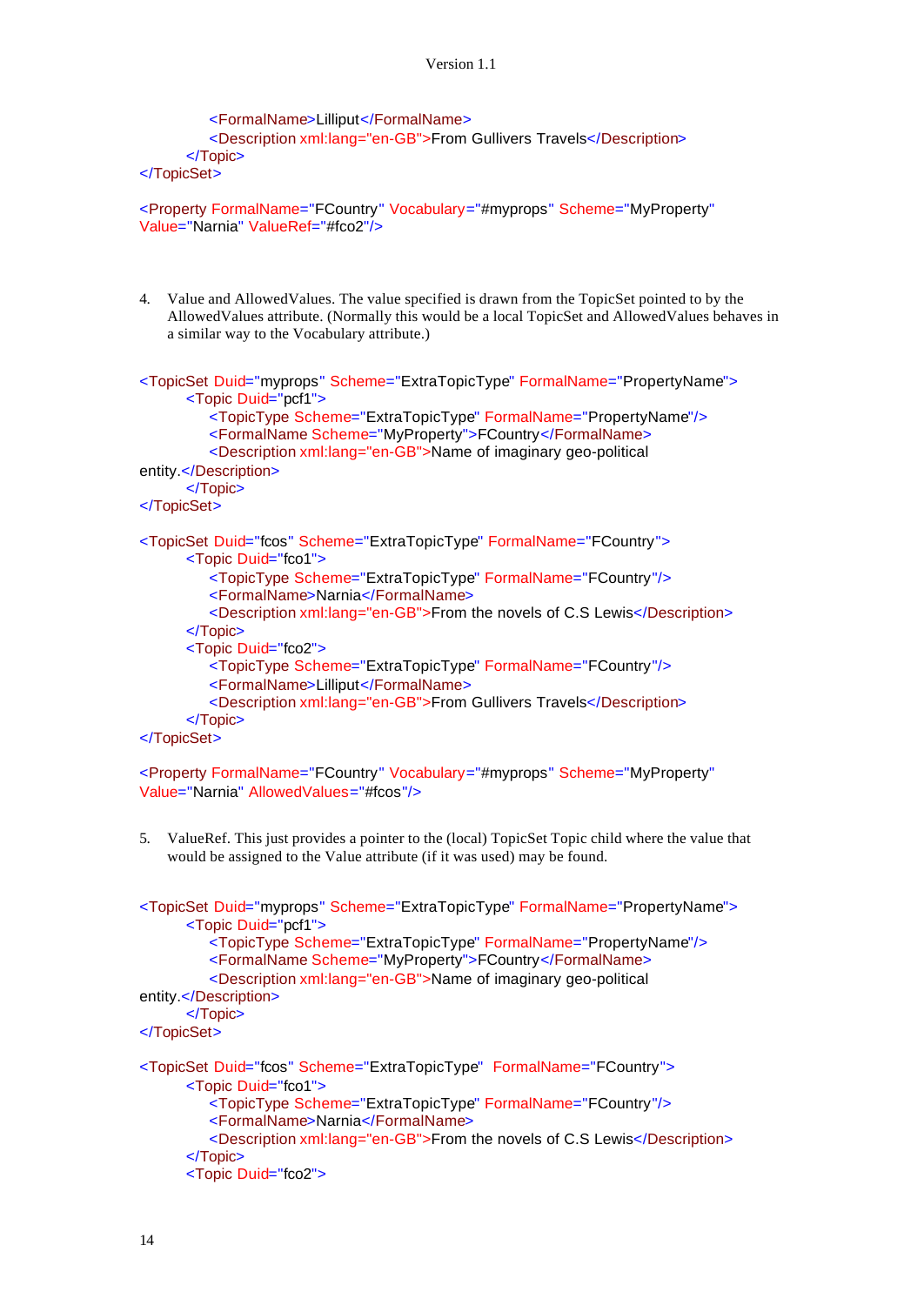```
<TopicType Scheme="ExtraTopicType" FormalName="FCountry"/>
   <FormalName>Lilliput</FormalName>
   <Description xml:lang="en-GB">From Gullivers Travels</Description>
</Topic>
```
</TopicSet>

<Property FormalName="FCountry" Vocabulary="#myprops" Scheme="MyProperty" ValueRef="#fco1" />

6. Value and AllowedScheme with a corresponding Resource entry in a Catalog. In this case the value assigned is controlled by the TopicSet pointed to by the Resource element Url child. Both the @AllowedScheme/@Scheme and @Value/FormalName matches must occur.

<Catalog>

```
 <Resource>
         <Urn>urn:newsml:iptc.org:20001006:topicset.fictional-country:1</Urn>
         <Url>./topicsets/fictional-country.xml</Url>
         <DefaultVocabularyFor Context="//Property[@FormalName='FCountry']/@Value"/>
       </Resource>
</Catalog>
<TopicSet Duid="myprops" Scheme="ExtraTopicType" FormalName="PropertyName">
      <Topic Duid="pcf1">
         <TopicType Scheme="ExtraTopicType" FormalName="PropertyName"/>
         <FormalName Scheme="MyProperty">FCountry</FormalName>
         <Description xml:lang="en-GB">Name of imaginary geo-political
entity.</Description>
      </Topic>
</TopicSet>
<TopicSet Duid="fcos" Scheme="ExtraTopicType" FormalName="FCountry">
      <Topic Duid="fco1">
         <TopicType Scheme="ExtraTopicType" FormalName="FCountry"/>
         <FormalName Scheme= "MyCountry">Narnia</FormalName>
         <Description xml:lang="en-GB">From the novels of C.S Lewis</Description>
      </Topic>
      <Topic Duid="fco2">
         <TopicType Scheme="ExtraTopicType" FormalName="FCountry"/>
         <FormalName Scheme= "MyCountry">Lilliput</FormalName>
         <Description xml:lang="en-GB">From Gullivers Travels</Description>
      </Topic>
</TopicSet>
```

```
<Property FormalName="FCountry" Vocabulary="#myprops" Scheme="MyProperty"
Value="Narnia" AllowedScheme= "MyCountry"/>
```
#### **Extending AdministrativeMetadata**

<Resource>

<Urn>urn:newsml:iptc.org:20001006:topicset.iso-country:1</Urn>

<Url>./topicsets/iso-country.xml</Url>

<DefaultVocabularyFor Scheme="ISO3166-alpha3"

Context="//AdministrativeMetadata/Property[@FormalName='Country']/@Value"/> </Resource>

<TopicSet Duid="iptc.entities" Scheme="ExtraTopicType" FormalName="IptcEntity">

<Comment xml:lang="en-GB">The relevant entities for IPTC publications.</Comment> <Topic Duid="ent01">

<TopicType Scheme="ExtraTopicType" FormalName="IptcEntity"/>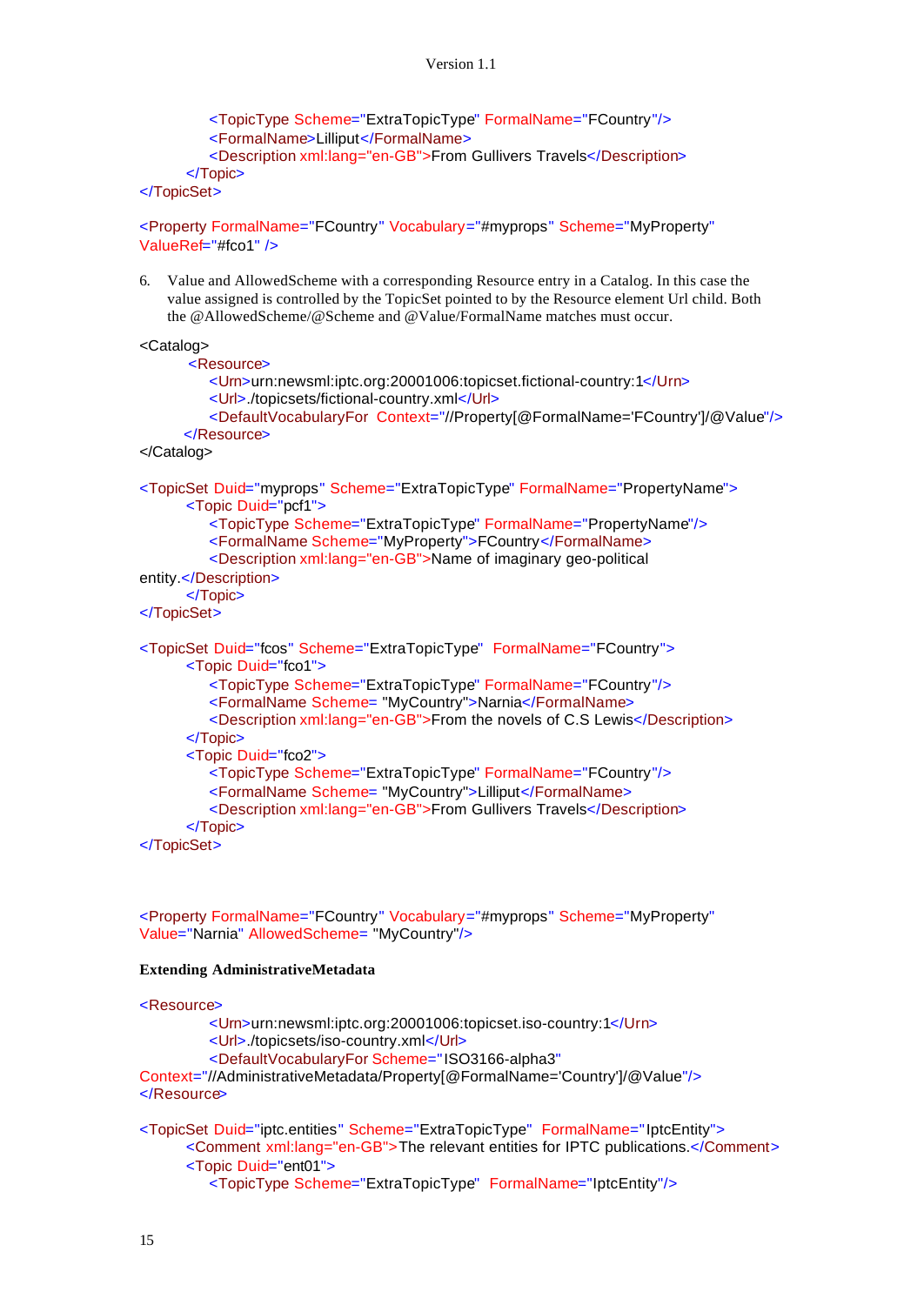<FormalName Scheme="PubEntities">IPTC</FormalName>

<Description xml:lang="en-GB">International Press Telecommunications Council.</Description>

</Topic>

<Topic Duid="ent02">

<TopicType Scheme="ExtraTopicType" FormalName="IptcEntity"/>

<FormalName Scheme="PubEntities">David Allen</FormalName>

<Description xml:lang="en-GB">IPTC Managing Director.</Description> </Topic>

<Topic Duid="ent04">

<TopicType Scheme="ExtraTopicType" FormalName="IptcEntity"/> <FormalName Scheme="PubEntities">Hugh Johnstone</FormalName>

<Description xml:lang="en-GB">IPTC Editor.</Description>

</Topic>

<Topic Duid="ent05">

<TopicType Scheme="ExtraTopicType" FormalName="IptcEntity"/>

<FormalName Scheme="PubEntities">All NewsML Users</FormalName> <Description xml:lang="en-GB">Main audience for web site.</Description>

</Topic>

<Topic Duid="ent06">

<TopicType Scheme="ExtraTopicType" FormalName="IptcEntity"/>

<FormalName Scheme="PubEntities">IPTC NewsML</FormalName>

<Description xml:lang="en-GB">Web site service name.</Description> </Topic>

<Topic Duid="ent07">

<TopicType Scheme="ExtraTopicType" FormalName="IptcEntity"/> <FormalName Scheme="PubEntities">WebSite</FormalName>

<Description xml:lang="en-GB">Publishing vehicle.</Description>

</Topic>

<Topic Duid="ent08">

<TopicType Scheme="ExtraTopicType" FormalName="IptcEntity"/>

<FormalName Scheme="PubEntities">General</FormalName>

<Description xml:lang="en-GB">Of interest to all readers.</Description> </Topic>

<Topic Duid="ent09">

<TopicType Scheme="ExtraTopicType" FormalName="IptcEntity"/>

<FormalName Scheme="PubEntities">Feature</FormalName>

<Description xml:lang="en-GB">A specially prepared article.</Description> </Topic>

</TopicSet>

<TopicSet Duid="myprops" Scheme="ExtraTopicType" FormalName="PropertyName"> <Topic Duid="pc1">

<TopicType Scheme="ExtraTopicType" FormalName="PropertyName"/>

<FormalName Scheme="MyProperty">Country</FormalName>

<Description xml:lang="en-GB">Name of geo-political entity.</Description> </Topic>

<Topic Duid="pp1">

<TopicType Scheme="ExtraTopicType" FormalName="PropertyName"/>

<FormalName Scheme="MyProperty">PropertyOne</FormalName>

<Description xml:lang="en-GB">First property of my Metadata</Description> </Topic>

<Topic Duid="pp2">

<TopicType Scheme="ExtraTopicType" FormalName="PropertyName"/>

<FormalName Scheme="MyProperty">PropertyTwo</FormalName>

<Description xml:lang="en-GB">Second property of my Metadata</Description> </Topic>

</TopicSet>

<AdministrativeMetadata Duid="Admta1">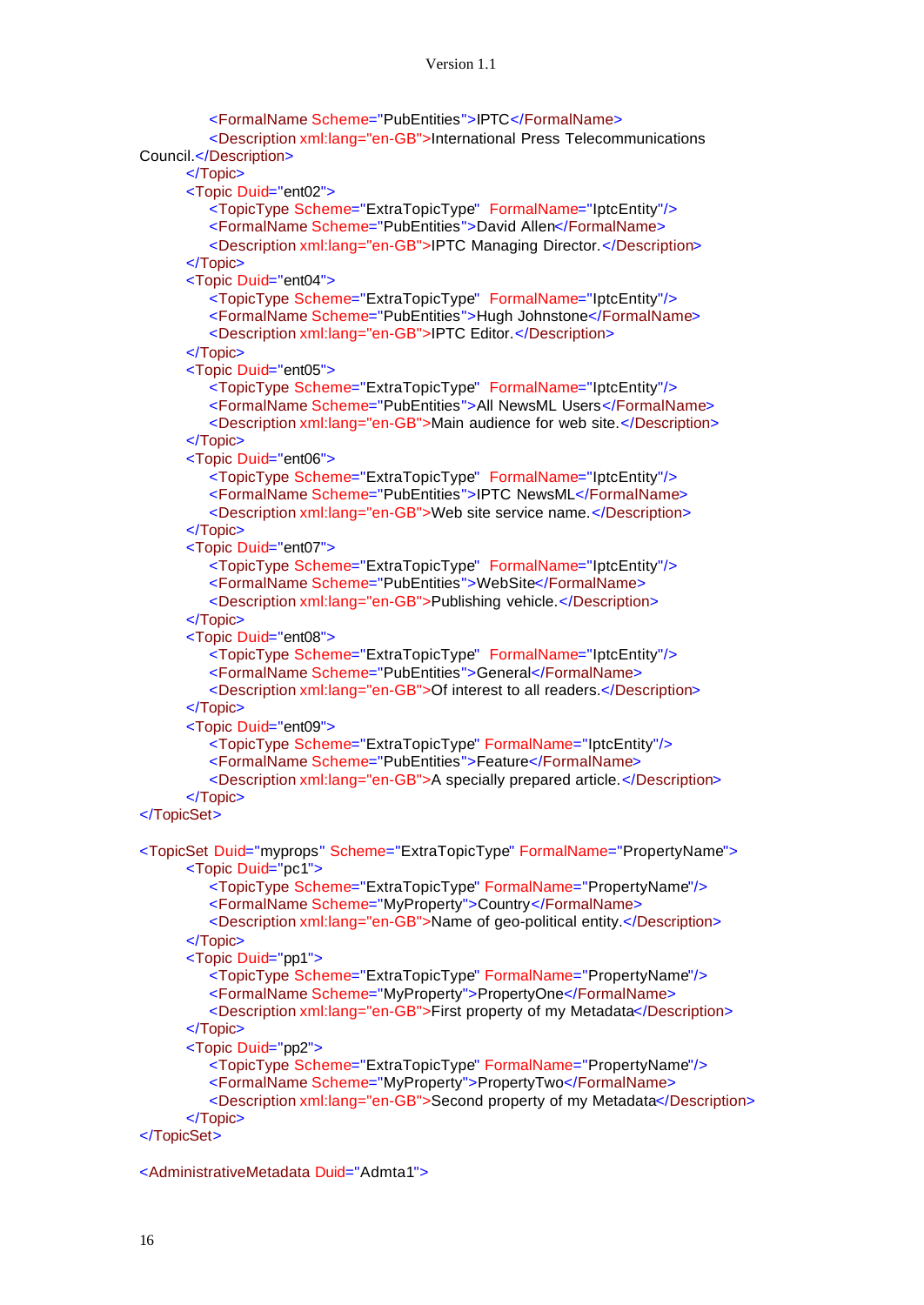```
<FileName>webpage.xml</FileName>
            <SystemIdentifier>webpage.xml</SystemIdentifier>
            <Provider>
               <Party FormalName="IPTC" Vocabulary="#iptc.entities"
Scheme="PubEntities"/>
            </Provider>
            <Creator>
               <Party FormalName="David Allen" Vocabulary="#iptc.entities"
Scheme="PubEntities"/>
            </Creator>
            <Source>
               <Party FormalName="IPTC" Vocabulary="#iptc.entities"
Scheme="PubEntities"/>
            </Source>
            <Contributor>
               <Party FormalName="Hugh Johnstone" Vocabulary="#iptc.entities"
Scheme="PubEntities"/>
            </Contributor>
            <Property FormalName="Country" Vocabulary="#myprops"
Scheme="MyProperty" Value="JPN"/>
</AdministrativeMetadata>
```
**Extending DescriptiveMetadata** This example illustrates how the an additional Classifier may be added to Descriptive Metadata <Resource> <Urn>urn:newsml:iptc.org:20001006:topicset.classifier:1</Urn> <Url>#iptc.concept</Url> <DefaultVocabularyFor Scheme="IptcClassifiers" Context="//DescriptiveMetadata/Property[@FormalName='Classifier']/@Value"/> </Resource> <Resource> <Urn>urn:newsml:iptc.org:20001006:topicset.concept:1</Urn> <Url>#myconcepts</Url> <DefaultVocabularyFor Scheme="MyConcept" Context="//DescriptiveMetadata//Property[@FormalName='Concept']/@Value"/> </Resource> <Resource> <Urn>urn:newsml:iptc.org:20001006:topicset.brico:1</Urn> <Url>#bricolist</Url> <DefaultVocabularyFor Scheme="Brico" Context="//DescriptiveMetadata//Property[@FormalName='Brico']/@Value"/> </Resource> <TopicSet Duid="iptc.classifier" Scheme="ExtraTopicType" FormalName="IptcClassifier"> <Comment xml:lang="en-GB">A Topic inspired by Ken Haas and his "brico" project. </Comment> <Topic Duid="clas01"> <TopicType Scheme="ExtraTopicType" FormalName="IptcClassifier"/> <FormalName Scheme="IptcClassifiers">Classifier</FormalName> <Description xml:lang="en-GB">The entire grouping of document descriptors that could be applied to an entire document or a document subsection.</Description> </Topic> </TopicSet> <TopicSet Duid="iptc.concept" Scheme="ExtraTopicType" FormalName="IptcConcept"> <Topic Duid="ccpt01"> <TopicType Scheme="ExtraTopicType" FormalName="IptcConcept"/>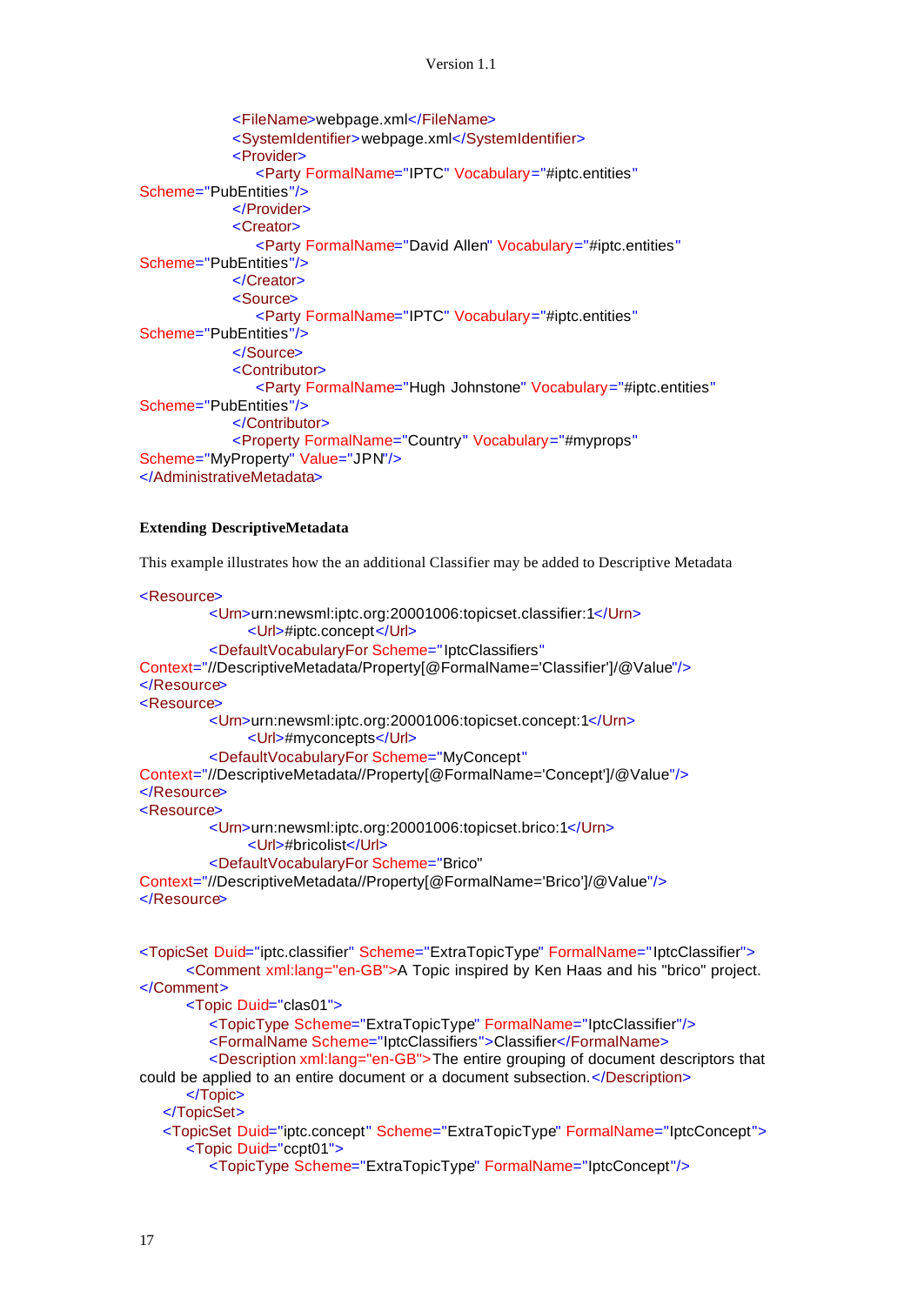```
<FormalName Scheme="IptcClass">Concept</FormalName>
         <Description xml:lang="en-GB">A disambiguated keyword describing a meaning
that is associated with the content it encloses or refers to.</Description>
      </Topic>
   </TopicSet>
   <TopicSet Duid="myconcepts" Scheme="ExtraTopicType"
FormalName="ConceptName">
      <Topic Duid="cc1">
         <TopicType Scheme="ExtraTopicType" FormalName="ConceptName"/>
         <FormalName Scheme="MyConcept">Brico</FormalName>
         <Description xml:lang="en-GB">A Ken Haas project.</Description>
      </Topic>
   </TopicSet>
   <TopicSet Duid="bricolist" Scheme="ExtraTopicType" FormalName="BricoName">
      <Topic Duid="bc1">
         <TopicType Scheme="ExtraTopicType" FormalName="BricoName"/>
         <FormalName Scheme="Brico">Pasta</FormalName>
         <Description xml:lang="en-GB">Italian food.</Description>
      </Topic>
   </TopicSet>
```
<DescriptiveMetadata Duid="Ddmta1">

………

```
<Property FormalName="Classifier" Vocabulary="#iptc.classifier"
Scheme="IptcClassifiers" Value="Concept" AllowedValues="#iptc.concept">
                    <Property FormalName="Concept" Vocabulary="#iptc.concept"
Scheme="IptcClass" Value="Brico" AllowedValues="#myconcepts">
                    <Property FormalName="Brico" Vocabulary="#myconcepts"
Scheme="MyConcept" Value="Pasta" AllowedValues="#bricolist"/>
                    </Property>
                    </Property>
</DescriptiveMetadata>
```
**Adding a New Metadata Type**

```
1. Declare new TopicTypes
<TopicSet Duid="newsmltopictypes" Scheme="IptcTopicType" FormalName="TopicType">
      <TopicSetRef TopicSet="urn:newsml:iptc.org:20001006:topicset.iptc-topictype:1"/>
      <Topic Duid="MyTopic.Meta">
         <TopicType Scheme="IptcTopicType" FormalName="TopicType"/>
         <FormalName Scheme="ExtraTopicType">MetaName</FormalName>
         <Description xml:lang="en-GB">Naming of additional Metadata
types</Description>
      </Topic>
      <Topic Duid="MyTopic.PropN">
         <TopicType Scheme="IptcTopicType" FormalName="TopicType"/>
         <FormalName Scheme="ExtraTopicType">PropertyName</FormalName>
         <Description xml:lang="en-GB">Naming of additional Metadata
Properties</Description>
      </Topic>
      <Topic Duid="MyTopic.PropV">
         <TopicType Scheme="IptcTopicType" FormalName="TopicType"/>
         <FormalName Scheme="ExtraTopicType">PropertyValue</FormalName>
         <Description xml:lang="en-GB">Naming of additional Metadata Property
values</Description>
      </Topic>
```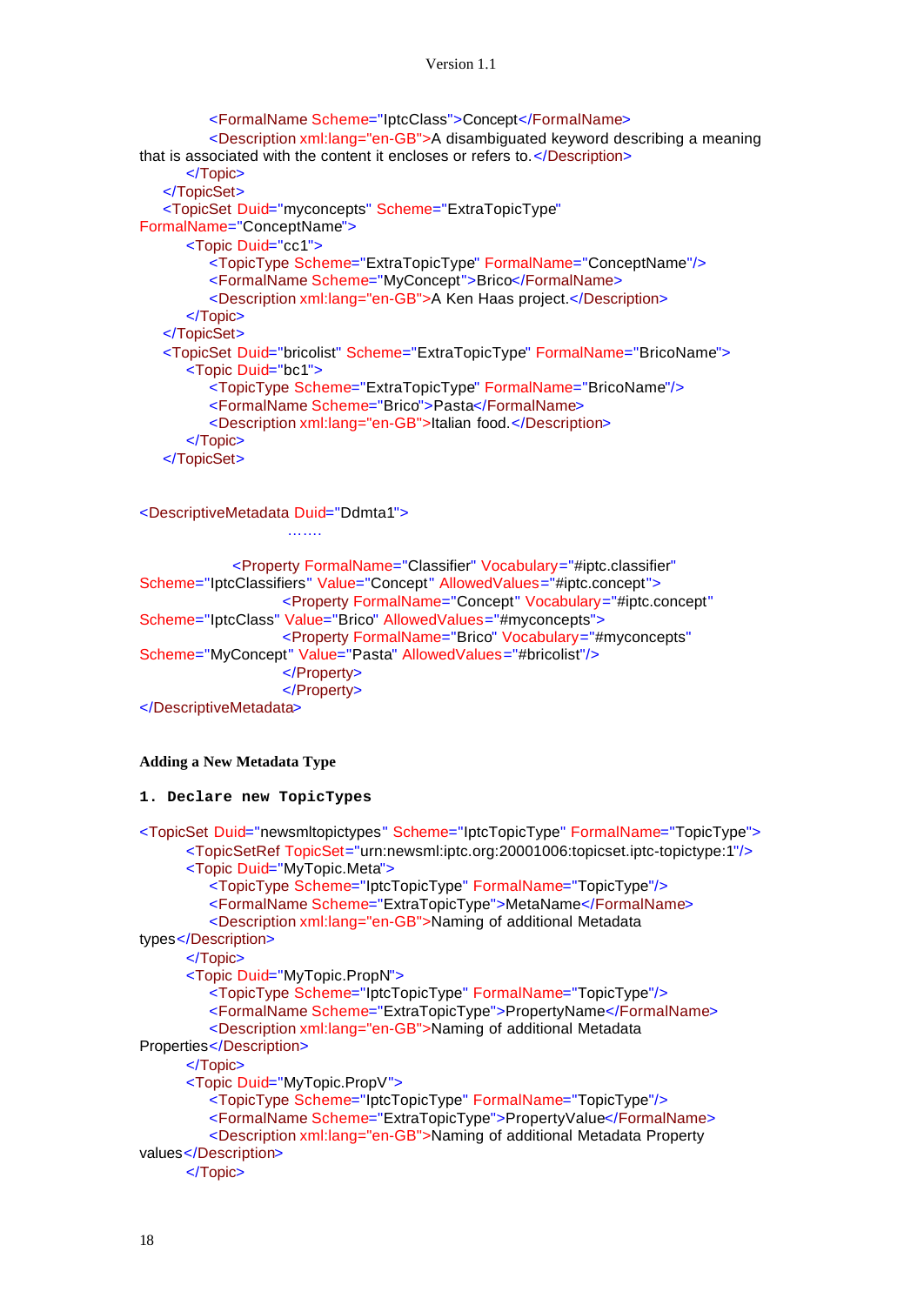# </TopicSet

#### **2. Declare Metadata names**

<TopicSet Duid="mymetadata" Scheme="ExtraTopicType" FormalName="MetaName">

<Topic Duid="mm1">

<TopicType Scheme="ExtraTopicType" FormalName="MetaName"/>

<FormalName Scheme="MyMeta">MetaTypeOne</FormalName>

<Description xml:lang="en-GB">My first extra Metadata type</Description> </Topic>

<Topic Duid="mm2">

<TopicType Scheme="ExtraTopicType" FormalName="MetaName"/>

<FormalName Scheme="MyMeta">MetaTypeTwo</FormalName>

<Description xml:lang="en-GB">My second extra Metadata type</Description>

```
</Topic>
```
</TopicSet>

# **3. Declare Property names**

- <TopicSet Duid="myprops" Scheme="ExtraTopicType" FormalName="PropertyName"> <Topic Duid="pc1">
	- <TopicType Scheme="ExtraTopicType" FormalName="PropertyName"/>

<FormalName Scheme="MyProperty">Country</FormalName>

<Description xml:lang="en-GB">Name of geo-political entity.</Description> </Topic>

<Topic Duid="pp1">

<TopicType Scheme="ExtraTopicType" FormalName="PropertyName"/>

- <FormalName Scheme="MyProperty">PropertyOne</FormalName>
- <Description xml:lang="en-GB">First property of my Metadata</Description> </Topic>
- <Topic Duid="pp2">

<TopicType Scheme="ExtraTopicType" FormalName="PropertyName"/>

<FormalName Scheme="MyProperty">PropertyTwo</FormalName>

<Description xml:lang="en-GB">Second property of my Metadata</Description> </Topic>

#### </TopicSet>

#### **4. Declare Property values.**

<TopicSet Duid="propone" Scheme="ExtraTopicType" FormalName="PropertyValue"> <Topic Duid="propone1">

<TopicType Scheme="ExtraTopicType" FormalName="PropertyValue"/>

<FormalName Scheme="PropertyOneValueScheme">P1value1</FormalName>

<Description xml:lang="en-GB">First value for property1 of my

Metadata</Description>

</Topic>

<Topic Duid="propone2">

<TopicType Scheme="ExtraTopicType" FormalName="PropertyValue"/>

<FormalName Scheme="PropertyOneValueScheme ">P1value2</FormalName> <Description xml:lang="en-GB">Second value for property1 of my

Metadata</Description>

</Topic>

<Topic Duid="proptwo1">

<TopicType Scheme="ExtraTopicType" FormalName="PropertyValue"/>

<FormalName Scheme="PropertyTwoValueScheme ">P2value1</FormalName> <Description xml:lang="en-GB">First value for property2 of my

Metadata</Description>

</Topic>

<Topic Duid="proptwo2">

<TopicType Scheme="ExtraTopicType" FormalName="PropertyValue"/>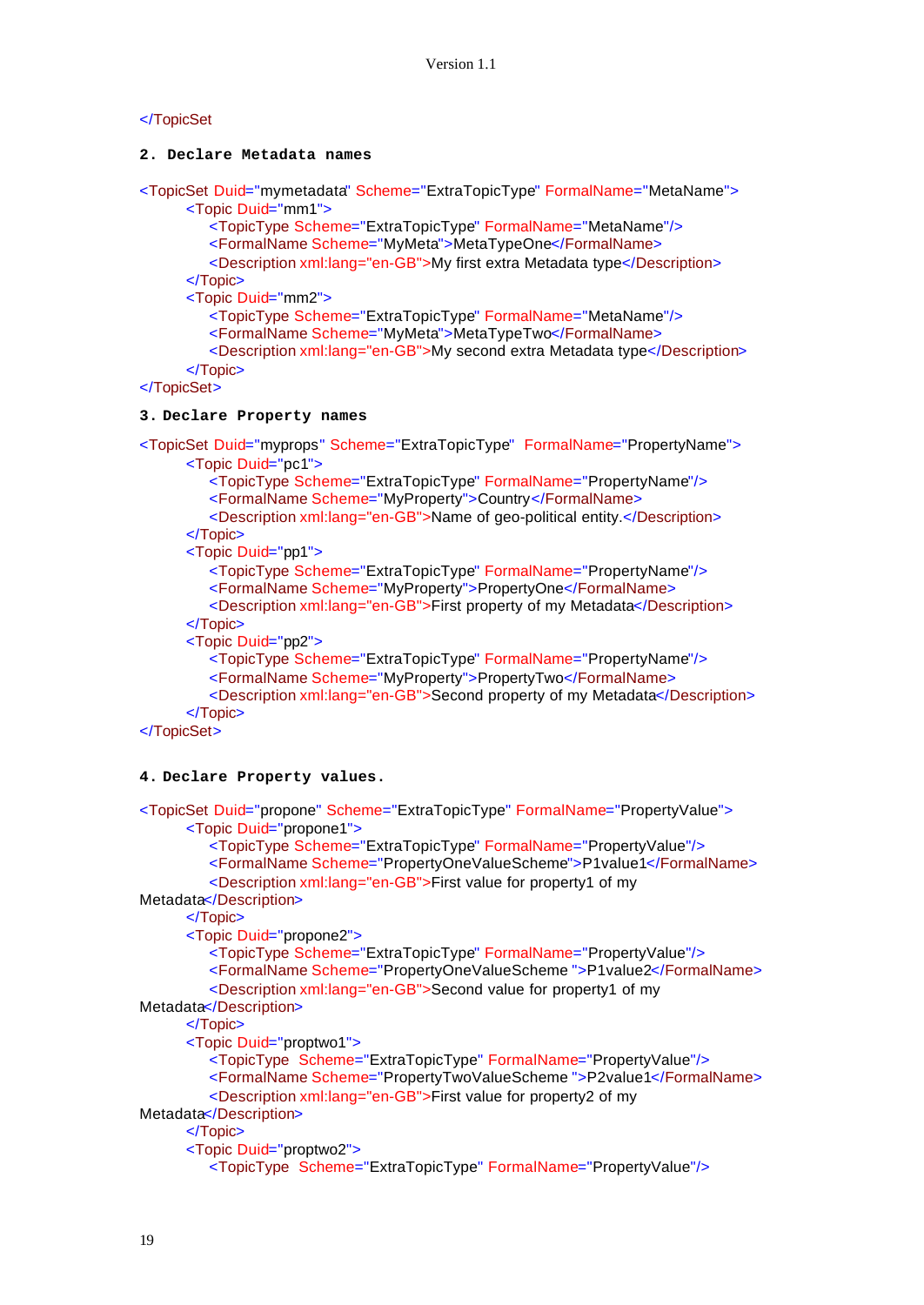```
<FormalName Scheme="PropertyTwoValueScheme ">P2value2</FormalName>
        <Description xml:lang="en-GB">Second value for property2 of my
Metadata</Description>
      </Topic>
</TopicSet>
5. Insert Metadata within NewsComponent.
<Metadata Duid="mext1">
```

```
<MetadataType FormalName="MetaTypeOne" Vocabulary="#mymetadata"
Scheme="MyMeta"/>
            <Property FormalName="PropertyOne" Vocabulary="#myprops"
Scheme="MyProperty" Value="P1value1" AllowedValues="#propone"/>
            <Property FormalName="PropertyTwo" Vocabulary="#myprops"
Scheme="MyProperty" ValueRef="#proptwo1"/>
</Metadata>
```
#### **Declare TopicSets**

```
<TopicSet Duid="mymetadata1" Scheme="ExtraTopicType" FormalName="MetaName">
      <Topic Duid="mmor">
         <TopicType Scheme="ExtraTopicType" FormalName="MetaName"/>
         <FormalName Scheme="MyMeta">Order</FormalName>
         <Description xml:lang="en-GB">Metadata type to specify NewsComponent
order</Description>
      </Topic>
</TopicSet>
<TopicSet Duid="myprops2" Scheme="ExtraTopicType" FormalName="PropertyName">
      <Topic Duid="pco1">
         <TopicType Scheme="ExtraTopicType" FormalName="PropertyName"/>
         <FormalName Scheme="MyProperty">Display</FormalName>
         <Description xml:lang="en-GB">Order by display resolution.</Description>
      </Topic>
      <Topic Duid="pco1">
         <TopicType Scheme="ExtraTopicType" FormalName="PropertyName"/>
         <FormalName Scheme="MyProperty">Chronological</FormalName>
         <Description xml:lang="en-GB">Order by ascending date</Description>
      </Topic>
      <Topic Duid="pco2">
         <TopicType Scheme="ExtraTopicType" FormalName="PropertyName"/>
         <FormalName Scheme="MyProperty">Alphabetical</FormalName>
         <Description xml:lang="en-GB">Order by alphabetic sequence</Description>
      </Topic>
        <Topic Duid="pco3">
         <TopicType Scheme="ExtraTopicType" FormalName="PropertyName"/>
         <FormalName Scheme="MyProperty">Importance</FormalName>
         <Description xml:lang="en-GB">Order by importance attribute value of
         DescriptiveMetadata.</Description>
      </Topic>
      <Topic Duid="pco4">
         <TopicType Scheme="ExtraTopicType" FormalName="PropertyName"/>
         <FormalName Scheme="MyProperty">Ranking</FormalName>
         <Description xml:lang="en-GB">Order by Rank attribute value in BasisForChoice
         element of NewsComponent.</Description>
      </Topic>
```

```
</TopicSet>
```
<TopicSet Duid="propord" Scheme="ExtraTopicType" FormalName="PropertyValue">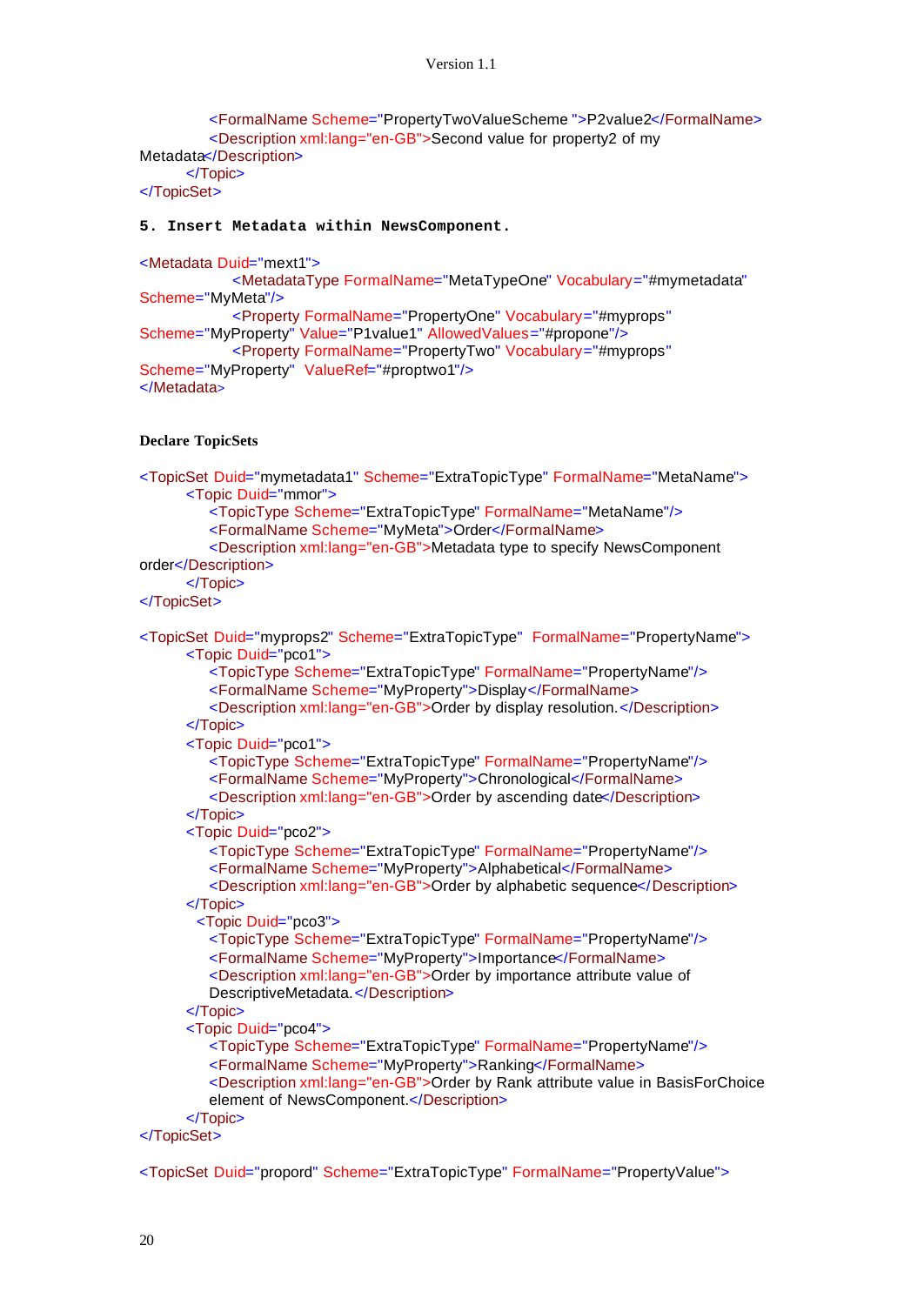```
<Topic Duid="propor1">
         <TopicType Scheme="ExtraTopicType" FormalName="PropertyValue"/>
         <FormalName Scheme="Order">Y</FormalName>
         <Description xml:lang="en-GB">Apply order in accordance with FormalName
value</Description>
      </Topic>
      <Topic Duid="propor2">
         <TopicType Scheme="ExtraTopicType" FormalName="PropertyValue"/>
         <FormalName Scheme="Order">N</FormalName>
         <Description xml:lang="en-GB">Do not apply order</Description>
      </Topic>
</TopicSet>
```
# **Ordering of NewsComponents**

A NewsItem has no implied ordering of its content. If explicit ordering is required then this may be achieved by using the Metadata element with an appropriate FormalName. A Property assigning the desired characteristics can be defined with FormalName and Value attribute content specified in associated TopicSets. Thus the order properties for NewsComponents may be specified.

Qualities such as importance, ranking, alphabetical, chronological and display could be selected.

# **In the Instance**

```
<Metadata Duid="mext2">
            <MetadataType FormalName="Order" Vocabulary="#mymetadata1"
Scheme="MyMeta"/>
           <Property FormalName="Display" Vocabulary="#myprops2"
           Scheme="MyProperty" Value="Y" AllowedValues="#propord"/>
```
</Metadata>

This fragment shows that ordering is to be applied based on display resolution.

# **Content Inclusion Options (In order of preference)**

1=. By reference, using a hyperlink. 1=. Use a namespace and to declare the namespace within the content item.

3. Insert a local DOCTYPE declaration at the head of the instance declaring the elements that are being used within the content text.

4. Use BINHEX coding which again makes the content entirely opaque to the NewsML processor.

5. Keep the text in whatever form it is and insert it within a CDATA section so that it is completely opaque to the NewsML processor.

```
6. Insert plain text (ensuring there are no "mark-up" characters
present).
```
#### **Examples**

**method 1: by reference**

<ContentItem Href="http://www.me.com/story-body.nitf"/>

**method 2: using XML Namespaces**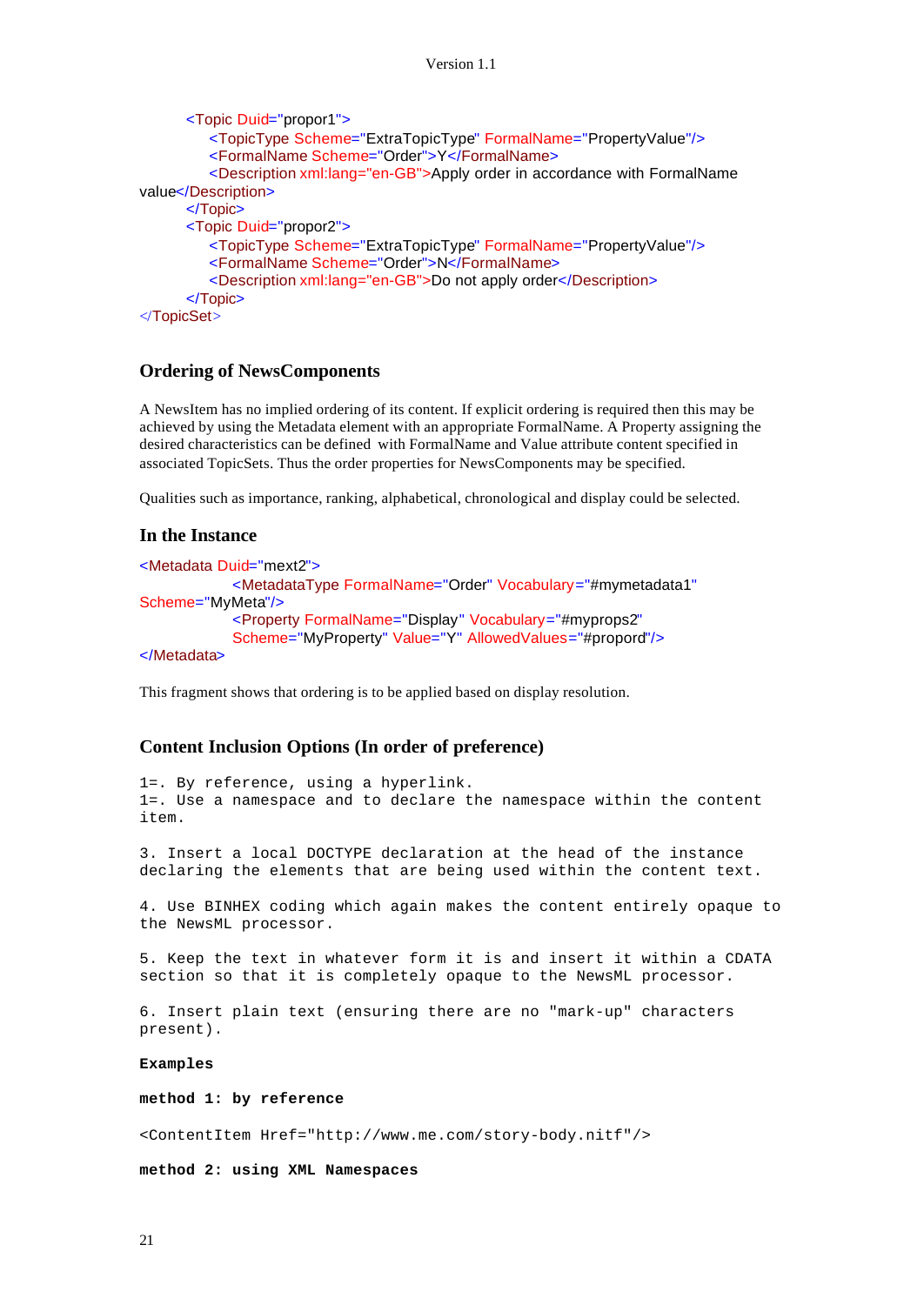(has some implementation support)

```
<ContentItem>
<DataContent>
<nitf xmlns="urn:nitf:iptc.org:20010419:NITF">
<body>
<p>Today, Clinton visited…</p>
<p><person>Al Gore</person> also
attended the…</p>
</body>
</nitf>
</DataContent>
</ContentItem>
```
**method 3:by declaring the NITF DTD within NewsML** OR referring to the NITF DTD as an external entity for this document instance (in the internal subset)

```
<ContentItem>
<DataContent>
<nitf>
<body>
<p>Today, Clinton visited…</p>
<p><person>Al Gore</person> also
attended the…</p>
</body>
</nitf>
</DataContent>
</ContentItem>
```
**method 4: binhex the whole data content** - without using CDATA

```
<ContentItem>
<Encoding notation="binhex">
<DataContent>LJASDLFJSL</DataContent>
</Encoding>
</ContentItem>
```
#### **method 5: by CDATA**

```
<ContentItem>
<DataContent>
<![CDATA[
<nitf>. . . .</nitf>
]] >
</DataContent>
</ContentItem>
```
**method 6: plain text** (excluding markup symbols)

```
<ContentItem>
<DataContent>
The quick brown fox jumped over the lazy dog.
</DataContent>
</ContentItem>_
```
# **Physical Metadata - Use of Characteristics Property Extensions**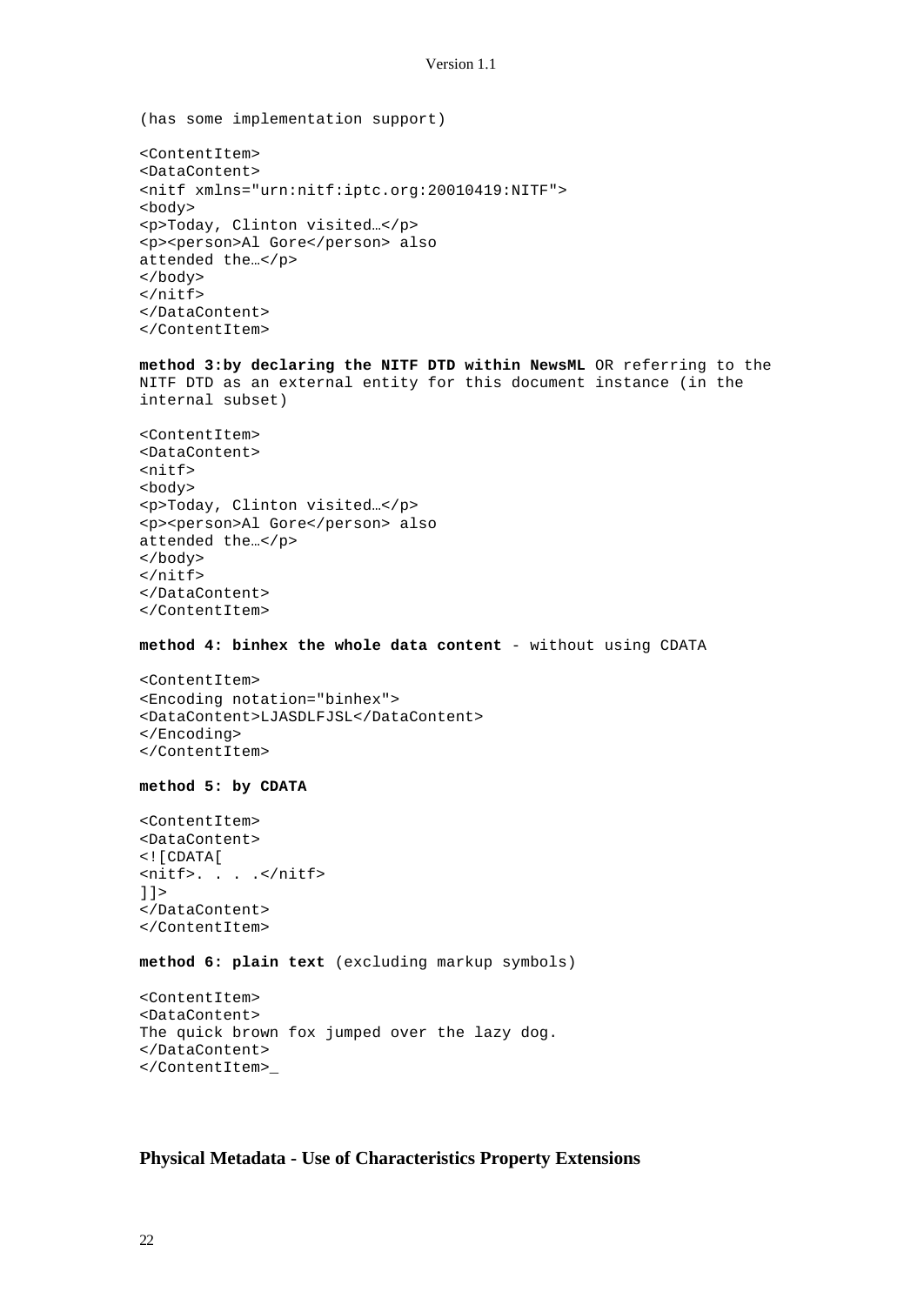NewsML provides for the description of each piece of physical content referenced in a NewsItem by the following set of elements:

MediaType Format Mimetype Notation Characteristics Encoding

Use of the above elements is optional. The IPTC has left it to the publishers to decide the best way of employing them for precisely defining the physical characteristics of content. Ideally, one wants to say "just enough" about a piece of content to tell a subscriber how to process it for appropriate rendering. The following guidelines apply to current media used in news reporting.

#### **1. Video**

Required use MediaType element: set FormalName="video" use Format element: set FormalName="type"

use Characteristics element to indicate file extension, video coder and version, audio coder and version, and the following optional parameters.

Optional File Size (in bytes) Frame Rate (frames/sec), Active Lines (integer representing height in pixels) Samples Per Line (integer representing width in pixels) Average Bitrate (bits per second), Fixed/Variable Bitrate encoding (boolean) Total Duration (in seconds, optional field) Redirector (file type)

Example Instance:

```
<?xml version="1.0" encoding="UTF-8"?>
<?xml version="1.0" encoding="UTF-8"?>
<!DOCTYPE NewsML PUBLIC "urn:newsml:iptc.org:20001006:NewsMLv1.0.dtd:1"
"./DTD/NewsMLv1.0.dtd">
<NewsML>
   <Catalog>
      <Resource>
         <Urn>urn:newsml:iptc.org:20001006:topicset.iptc-mediatype:1</Urn>
         <Url>./topicsets/iptc-mediatype.xml</Url>
         <DefaultVocabularyFor Scheme="IptcMediaTypes" Context="MediaType"/>
      </Resource>
      <Resource>
         <Urn>urn:newsml:iptc.org:20001006:topicset.iptc-format:1</Urn>
         <Url>./topicsets/iptc-format.xml</Url>
         <DefaultVocabularyFor Scheme="IptcFormat" Context="Format"/>
      </Resource>
      <Resource>
         <Urn>urn:newsml:iptc.org:20001006:topicset.iptc-newsitemtype:1</Urn>
         <Url>./topicsets/iptc-newsitemtype.xml</Url>
         <DefaultVocabularyFor Scheme="IptcNewsItemType" Context="NewsItemType"/>
      </Resource>
      <Resource>
         <Urn>urn:newsml:iptc.org:20001006:topicset.iptc-status:1</Urn>
```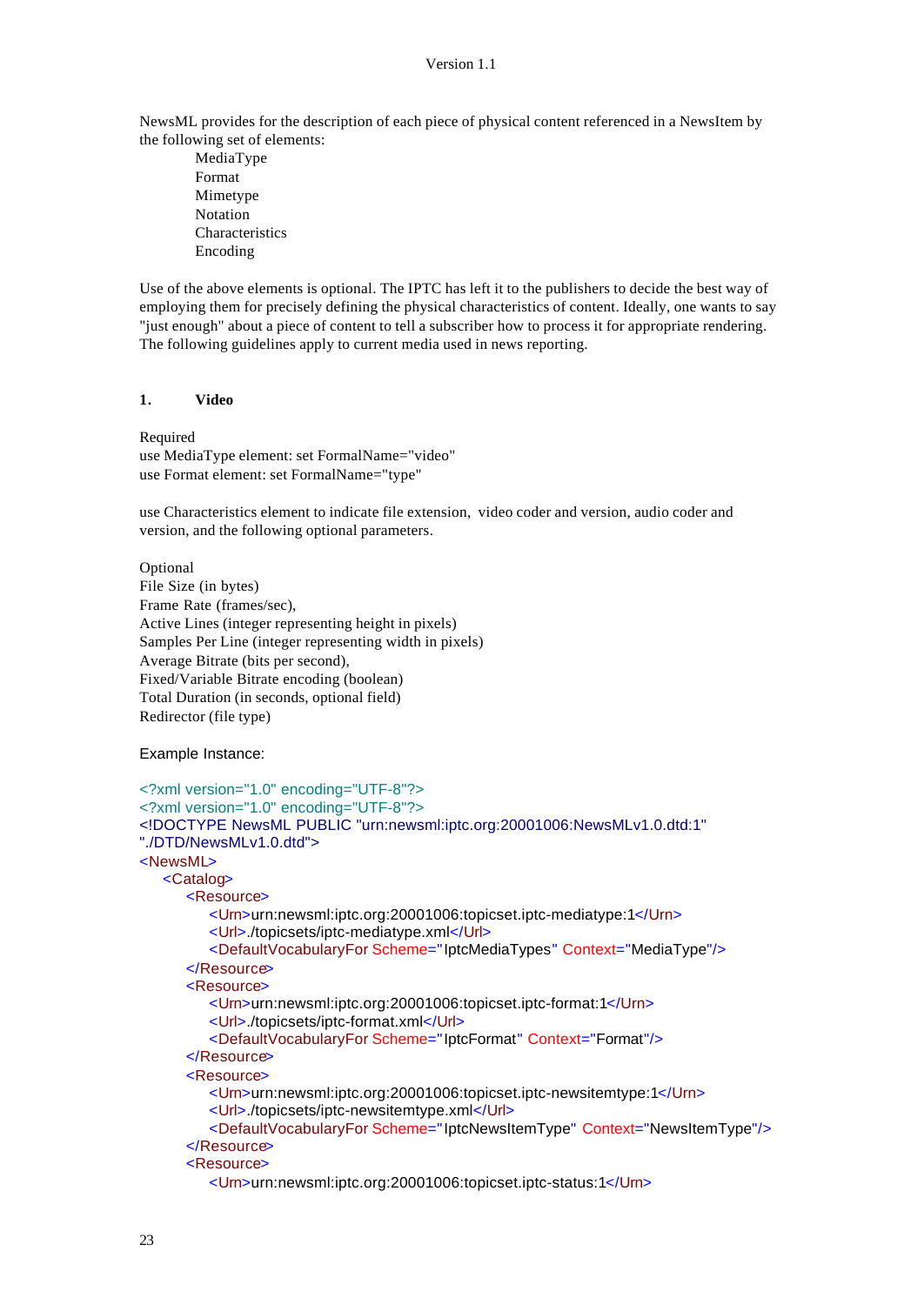<Url>./topicsets/iptc-status.xml</Url> <DefaultVocabularyFor Scheme="IptcStatus" Context="Status"/> <DefaultVocabularyFor Scheme="IptcStatus" Context="FutureStatus"/> </Resource> <Resource> <Urn>urn:newsml:iptc.org:20001006:topicset.iso-language:1</Urn> <Url>./topicsets/iso-language.xml</Url> <DefaultVocabularyFor Scheme="ISO639" Context="Language"/> </Resource> <Resource> <Urn>urn:newsml:iptc.org:20001006:topicset.iptc-topictype:1</Urn> <Url>./topicsets/iptc-topictype.xml</Url> <DefaultVocabularyFor Scheme="IptcTopicType" Context="TopicType"/> <DefaultVocabularyFor Scheme="IptcTopicType" Context="TopicSet"/> </Resource> <Resource> <Urn>urn:newsml:iptc.org:20011101:topicset.iptc-characteristicsproperty:1</Urn> <Url>./topicsets/iptc-characteristicsproperty.xml</Url> <DefaultVocabularyFor Scheme="CharacteristicsProperty" Context="Characteristics/Property"/> </Resource> <Resource> <Urn>urn:newsml:iptc.org:20011101:topicset.iptc-audiocoder:1</Urn> <Url>./topicsets/iptc-audiocoder.xml</Url> <DefaultVocabularyFor Scheme="CharacteristicsProperty" Context="Characteristics/Property[@FormalName='AudioCoder']/@Value"/> </Resource> <Resource> <Urn>urn:newsml:iptc.org:20011101:topicset.iptc-videocoder:1</Urn> <Url>./topicsets/iptc-videocoder.xml</Url> <DefaultVocabularyFor Scheme="CharacteristicsProperty" Context="Characteristics/Property[@FormalName='VideoCoder']/@Value"/> </Resource> </Catalog> <NewsEnvelope> <DateAndTime>20011122T100000</DateAndTime> </NewsEnvelope> <NewsItem> <Identification> <NewsIdentifier> <ProviderId>www.iptc.org</ProviderId> <DateId>20011122</DateId> <NewsItemId>PHMeta2</NewsItemId> <RevisionId PreviousRevision="0" Update="N">1</RevisionId> <PublicIdentifier>urn:newsml:www.iptc.org:20011122:PHMeta2:1</PublicIdentifier> </NewsIdentifier> </Identification> <NewsManagement> <NewsItemType FormalName="News" Scheme="IptcNewsItemType"/> <FirstCreated>20011122T100000</FirstCreated> <ThisRevisionCreated>20011122T100000</ThisRevisionCreated> <Status FormalName="Usable" Scheme="IptcStatus"/> </NewsManagement> <NewsComponent Duid="samp1"> <ContentItem Href="http://www.iptc.org/test.asf"> <MediaType FormalName="Video" Scheme="IptcMediaTypes"/> <Format FormalName="Windows Media" Scheme="IptcFormat"/> <Characteristics> <SizeInBytes>123456</SizeInBytes>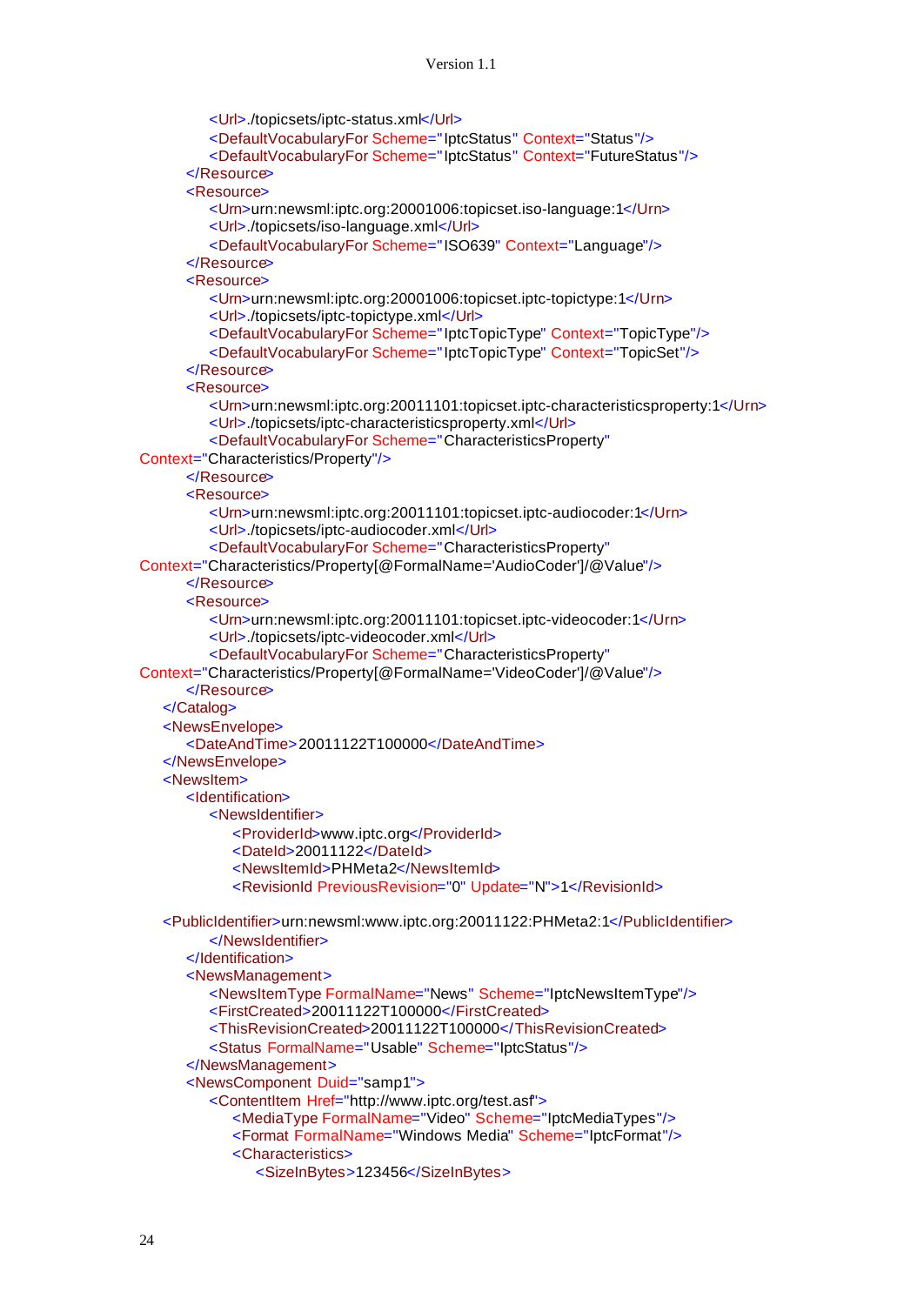```
<Property FormalName="FileExtension"
Vocabulary="urn:newsml:iptc.org:20011101:topicset.iptc-characteristicsproperty:1"
Scheme="CharacteristicsProperty" Value=".asf"/>
                <Property FormalName="VideoCoder"
Vocabulary="urn:newsml:iptc.org:20011101:topicset.iptc-characteristicsproperty:1"
Scheme="CharacteristicsProperty" Value="ISO MPEG-4"
AllowedValues="urn:newsml:iptc.org:20011101:topicset.iptc-videocoder:1"/>
                <Property FormalName="VideoCoderVersion"
Vocabulary="urn:newsml:iptc.org:20011101:topicset.iptc-characteristicsproperty:1"
Scheme="CharacteristicsProperty" Value="1.0"/>
                <Property FormalName="AudioCoder"
Vocabulary="urn:newsml:iptc.org:20011101:topicset.iptc-characteristicsproperty:1"
Scheme="CharacteristicsProperty" Value="Microsoft Windows Media Audio"
AllowedValues="urn:newsml:iptc.org:20011101:topicset.iptc-audiocoder:1"/>
                <Property FormalName="AudioCoderVersion"
Vocabulary="urn:newsml:iptc.org:20011101:topicset.iptc-characteristicsproperty:1"
Scheme="CharacteristicsProperty" Value="7.0"/>
                <Property FormalName="Redirector"
Vocabulary="urn:newsml:iptc.org:20011101:topicset.iptc-characteristicsproperty:1"
Scheme="CharacteristicsProperty" Value=".asx"/>
                <Property FormalName="FrameRate"
Vocabulary="urn:newsml:iptc.org:20011101:topicset.iptc-characteristicsproperty:1"
Scheme="CharacteristicsProperty" Value="50"/>
                <Property FormalName="AverageBitRate"
Vocabulary="urn:newsml:iptc.org:20011101:topicset.iptc-characteristicsproperty:1"
Scheme="CharacteristicsProperty" Value="456"/>
             </Characteristics>
         </ContentItem>
      </NewsComponent>
   </NewsItem>
</NewsML>
```
### **2. Audio**

use MediaType element: set FormalName="audio" use Formal element: set FormalName="type"

use Characteristics element to indicate file extension, audio coder and version, and the following optional parameters.

Optional File Size (in bytes) total Duration (in seconds, optional field) average bitrate (bits per second) sample size (8 or 16 bits)

Example Instance:

```
<?xml version="1.0" encoding="UTF-8"?>
<!DOCTYPE NewsML PUBLIC "urn:newsml:iptc.org:20001006:NewsMLv1.0.dtd:1"
"./DTD/NewsMLv1.0.dtd">
<NewsML>
   <Catalog>
      <Resource>
         <Urn>urn:newsml:iptc.org:20001006:topicset.iptc-mediatype:1</Urn>
         <Url>./topicsets/iptc-mediatype.xml</Url>
         <DefaultVocabularyFor Scheme="IptcMediaTypes" Context="MediaType"/>
      </Resource>
      <Resource>
```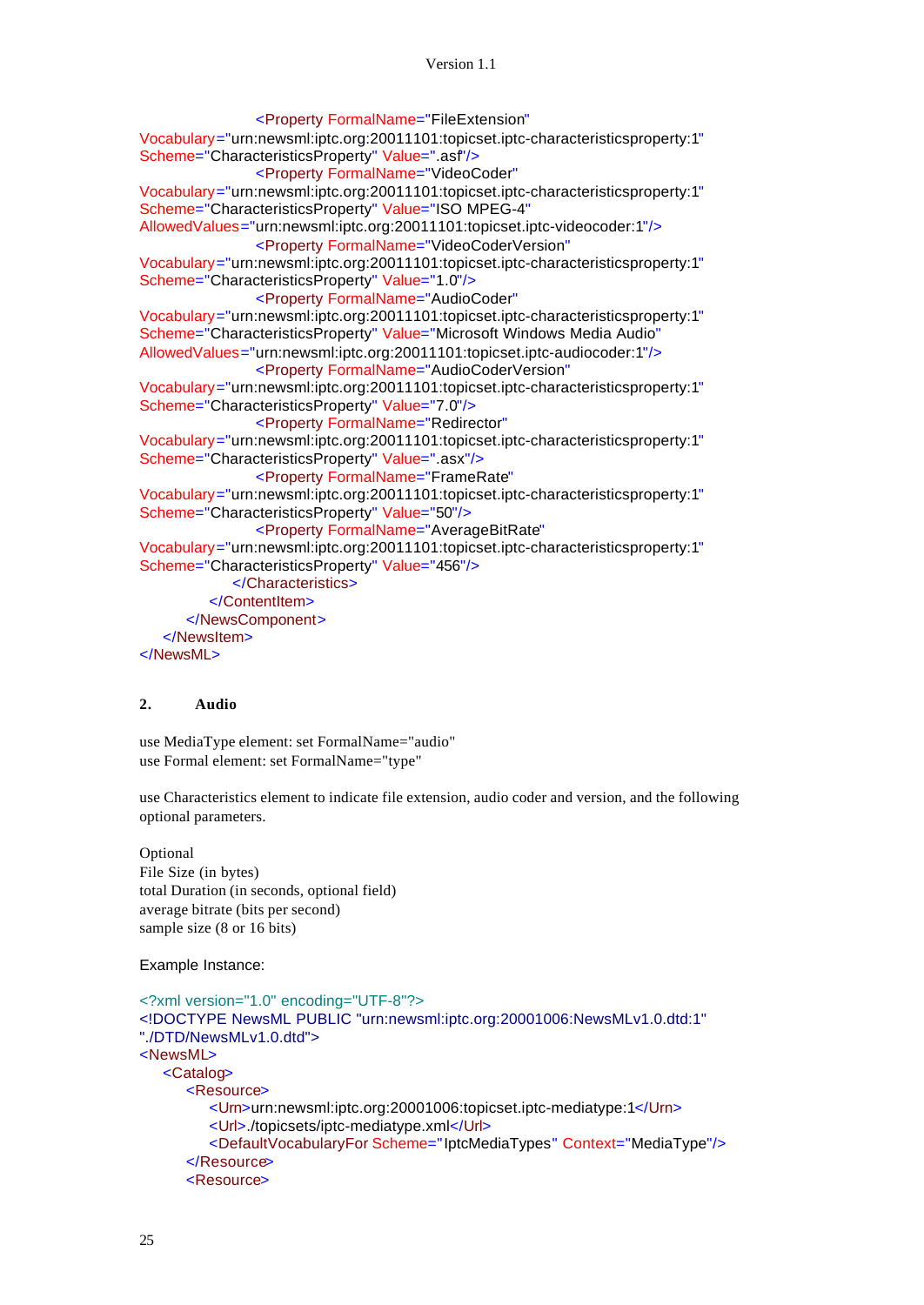<Urn>urn:newsml:iptc.org:20001006:topicset.iptc-format:1</Urn> <Url>./topicsets/iptc-format.xml</Url> <DefaultVocabularyFor Scheme="IptcFormat" Context="Format"/> </Resource> <Resource> <Urn>urn:newsml:iptc.org:20001006:topicset.iptc-newsitemtype:1</Urn> <Url>./topicsets/iptc-newsitemtype.xml</Url> <DefaultVocabularyFor Scheme="IptcNewsItemType" Context="NewsItemType"/> </Resource> <Resource> <Urn>urn:newsml:iptc.org:20001006:topicset.iptc-status:1</Urn> <Url>./topicsets/iptc-status.xml</Url> <DefaultVocabularyFor Scheme="IptcStatus" Context="Status"/> <DefaultVocabularyFor Scheme="IptcStatus" Context="FutureStatus"/> </Resource> <Resource> <Urn>urn:newsml:iptc.org:20001006:topicset.iso-language:1</Urn> <Url>./topicsets/iso-language.xml</Url> <DefaultVocabularyFor Scheme="ISO639" Context="Language"/> </Resource> <Resource> <Urn>urn:newsml:iptc.org:20001006:topicset.iptc-topictype:1</Urn> <Url>./topicsets/iptc-topictype.xml</Url> <DefaultVocabularyFor Scheme="IptcTopicType" Context="TopicType"/> <DefaultVocabularyFor Scheme="IptcTopicType" Context="TopicSet"/> </Resource> <Resource> <Urn>urn:newsml:iptc.org:20011101:topicset.iptc-characteristicsproperty:1</Urn> <Url>./topicsets/iptc-characteristicsproperty.xml</Url> <DefaultVocabularyFor Scheme="CharacteristicsProperty" Context="Characteristics/Property"/> </Resource> <Resource> <Urn>urn:newsml:iptc.org:20011101:topicset.iptc-audiocoder:1</Urn> <Url>./topicsets/iptc-audiocoder.xml</Url> <DefaultVocabularyFor Scheme="CharacteristicsProperty" Context="Characteristics/Property[@FormalName='AudioCoder']/@Value"/> </Resource> </Catalog> <NewsEnvelope> <DateAndTime>20011122T110000</DateAndTime> </NewsEnvelope> <NewsItem> <Identification> <NewsIdentifier> <ProviderId>www.iptc.org</ProviderId> <DateId>20011122</DateId> <NewsItemId>PHMeta3</NewsItemId> <RevisionId PreviousRevision="0" Update="N">1</RevisionId> <PublicIdentifier>urn:newsml:www.iptc.org:20011122:PHMeta3:1</PublicIdentifier> </NewsIdentifier> </Identification> <NewsManagement> <NewsItemType FormalName="News" Scheme="IptcNewsItemType"/> <FirstCreated>20011122T110000</FirstCreated> <ThisRevisionCreated>20011122T110000</ThisRevisionCreated> <Status FormalName="Usable" Scheme="IptcStatus"/> </NewsManagement> <NewsComponent Duid="samp1">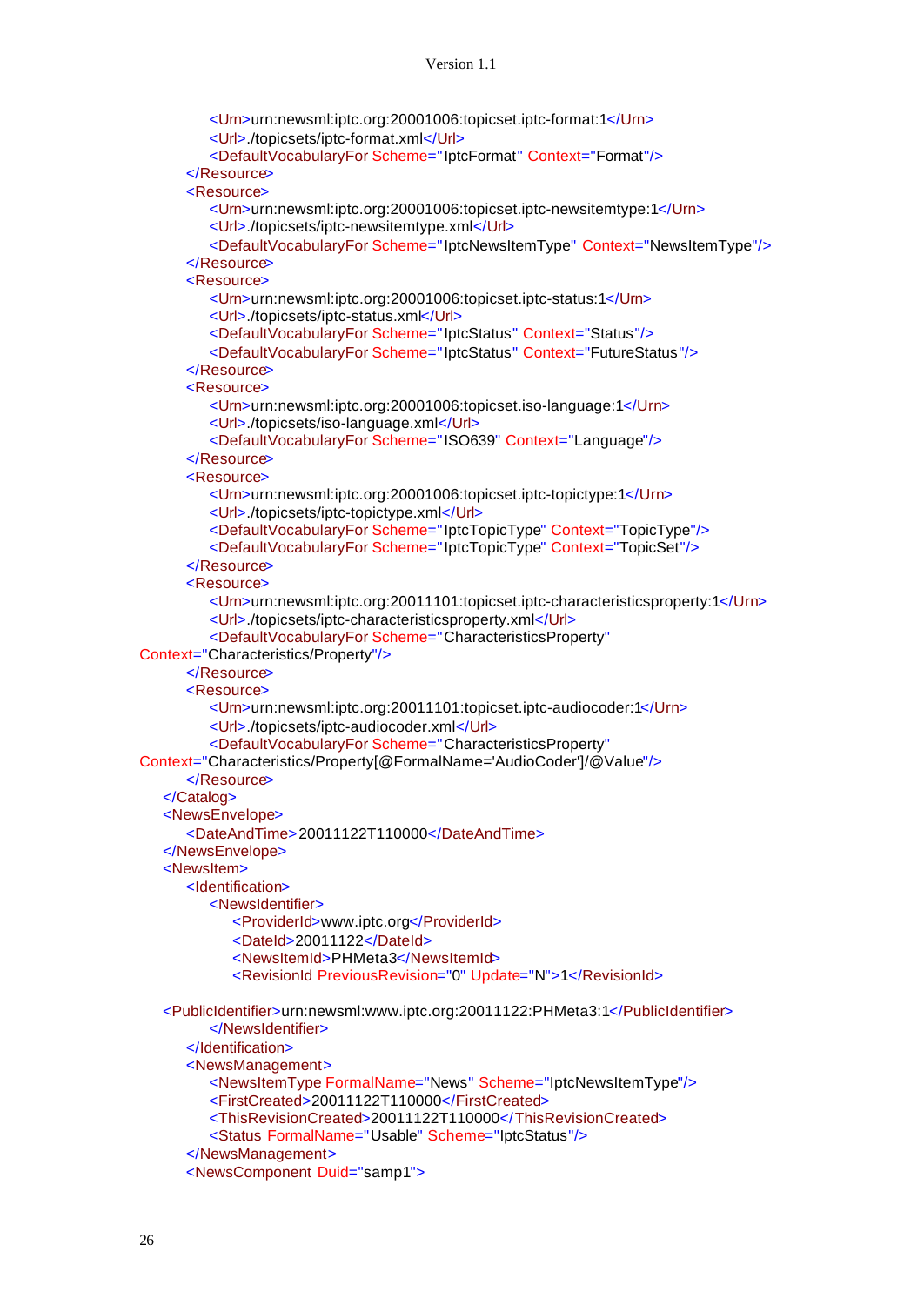<ContentItem Href="http://www.iptc.org/test.mp3"> <MediaType FormalName="Audio" Scheme="IptcMediaTypes"/> <Format FormalName="MP3" Scheme="IptcFormat"/> <Characteristics> <SizeInBytes>123456</SizeInBytes> <Property FormalName="FileExtension" Vocabulary="urn:newsml:iptc.org:20011101:topicset.iptc-characteristicsproperty:1" Scheme="CharacteristicsProperty" Value=".mp3"/> <Property FormalName="AudioCoder" Vocabulary="urn:newsml:iptc.org:20011101:topicset.iptc-characteristicsproperty:1" Scheme="CharacteristicsProperty" Value="MP3" AllowedValues="urn:newsml:iptc.org:20011101:topicset.iptc-audiocoder:"/> <Property FormalName="AudioCoderVersion" Vocabulary="urn:newsml:iptc.org:20011101:topicset.iptc-characteristicsproperty:1" Scheme="CharacteristicsProperty" Value="1.0"/> <Property FormalName="TotalDuration" Vocabulary="urn:newsml:iptc.org:20011101:topicset.iptc-characteristicsproperty:1" Scheme="CharacteristicsProperty" Value="30"/> <Property FormalName="SampleSize" Vocabulary="urn:newsml:iptc.org:20011101:topicset.iptc-characteristicsproperty:1" Scheme="CharacteristicsProperty" Value="16"/> </Characteristics> </ContentItem> </NewsComponent> </NewsItem> </NewsML>

#### **3. Photo**

use MediaType element: set FormalName="photo" use Format element: set FormalName="type"

Use Characteristics to indicate required parameters of height and width in pixels and the color space (greyscale, RGB, YCMK, or Palette) and the following optional parameter:

Optional File Size (in bytes)

File Types: JPEG Baseline JPEG Progressive GIF 87a GIF89a non-interlaced GIF89a interlaced BMP (Microsoft Bitmap) PNG (Portable Network Graphic) PCX (Doesn't appear to stand for anything in particular) TIF (Tagged Image File Format)

Example Instance:

```
<?xml version="1.0" encoding="UTF-8"?>
<!DOCTYPE NewsML PUBLIC "urn:newsml:iptc.org:20001006:NewsMLv1.0.dtd:1"
"./DTD/NewsMLv1.0.dtd">
<NewsML>
   <Catalog>
```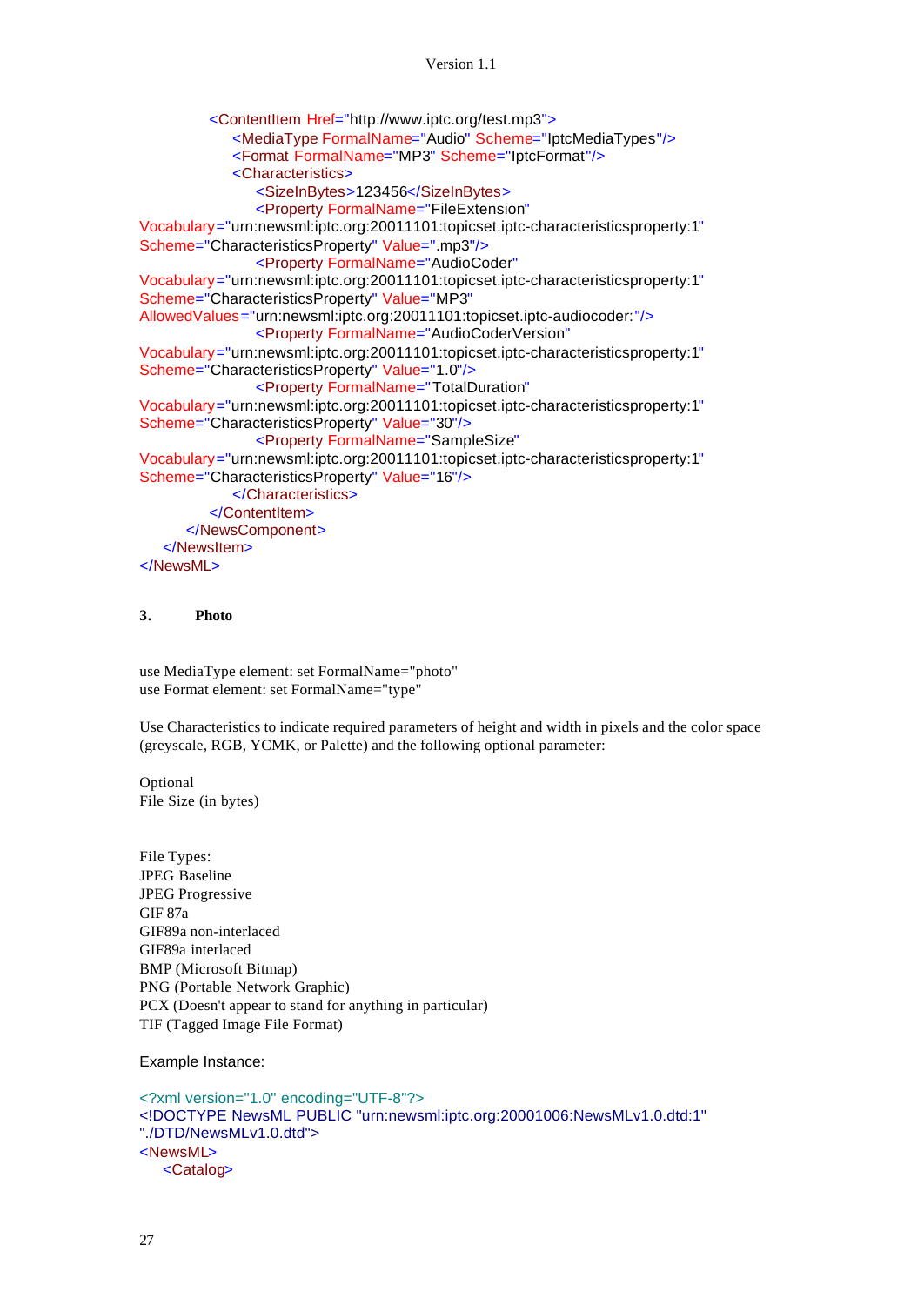<Resource> <Urn>urn:newsml:iptc.org:20001006:topicset.iptc-mediatype:1</Urn> <Url>./topicsets/iptc-mediatype.xml</Url> <DefaultVocabularyFor Scheme="IptcMediaTypes" Context="MediaType"/> </Resource> <Resource> <Urn>urn:newsml:iptc.org:20001006:topicset.iptc-format:2</Urn> <Url>./topicsets/iptc-format.xml</Url> <DefaultVocabularyFor Scheme="IptcFormat" Context="Format"/> </Resource> <Resource> <Urn>urn:newsml:iptc.org:20001006:topicset.iptc-newsitemtype:1</Urn> <Url>./topicsets/iptc-newsitemtype.xml</Url> <DefaultVocabularyFor Scheme="IptcNewsItemType" Context="NewsItemType"/> </Resource> <Resource> <Urn>urn:newsml:iptc.org:20001006:topicset.iptc-status:2</Urn> <Url>./topicsets/iptc-status.xml</Url> <DefaultVocabularyFor Scheme="IptcStatus" Context="Status"/> <DefaultVocabularyFor Scheme="IptcStatus" Context="FutureStatus"/> </Resource> <Resource> <Urn>urn:newsml:iptc.org:20001006:topicset.iso-language:1</Urn> <Url>./topicsets/iso-language.xml</Url> <DefaultVocabularyFor Scheme="ISO639" Context="Language"/> </Resource> <Resource> <Urn>urn:newsml:iptc.org:20001006:topicset.iptc-topictype:1</Urn> <Url>./topicsets/iptc-topictype.xml</Url> <DefaultVocabularyFor Scheme="IptcTopicType" Context="TopicType"/> <DefaultVocabularyFor Scheme="IptcTopicType" Context="TopicSet"/> </Resource> <Resource> <Urn>urn:newsml:iptc.org:20011101:topicset.iptc-characteristicsproperty:1</Urn> <Url>./topicsets/iptc-characteristicsproperty.xml</Url> <DefaultVocabularyFor Scheme="CharacteristicsProperty" Context="Characteristics/Property"/> </Resource> <Resource> <Urn>urn:newsml:iptc.org:20011101:topicset.iptc-colorspace:1</Urn> <Url>./topicsets/iptc-colorspace.xml</Url> <DefaultVocabularyFor Scheme="CharacteristicsProperty" Context="Characteristics/Property[@FormalName='ColorSpace']/@Value"/> </Resource> </Catalog> <NewsEnvelope> <DateAndTime>20011121T100000</DateAndTime> </NewsEnvelope> <NewsItem> <Identification> <NewsIdentifier> <ProviderId>www.iptc.org</ProviderId> <DateId>20011121</DateId> <NewsItemId>PHMeta1</NewsItemId> <RevisionId PreviousRevision="0" Update="N">1</RevisionId> <PublicIdentifier>urn:newsml:www.iptc.org:20011121:PHMeta1:1</PublicIdentifier> </NewsIdentifier>

- </Identification>
- <NewsManagement>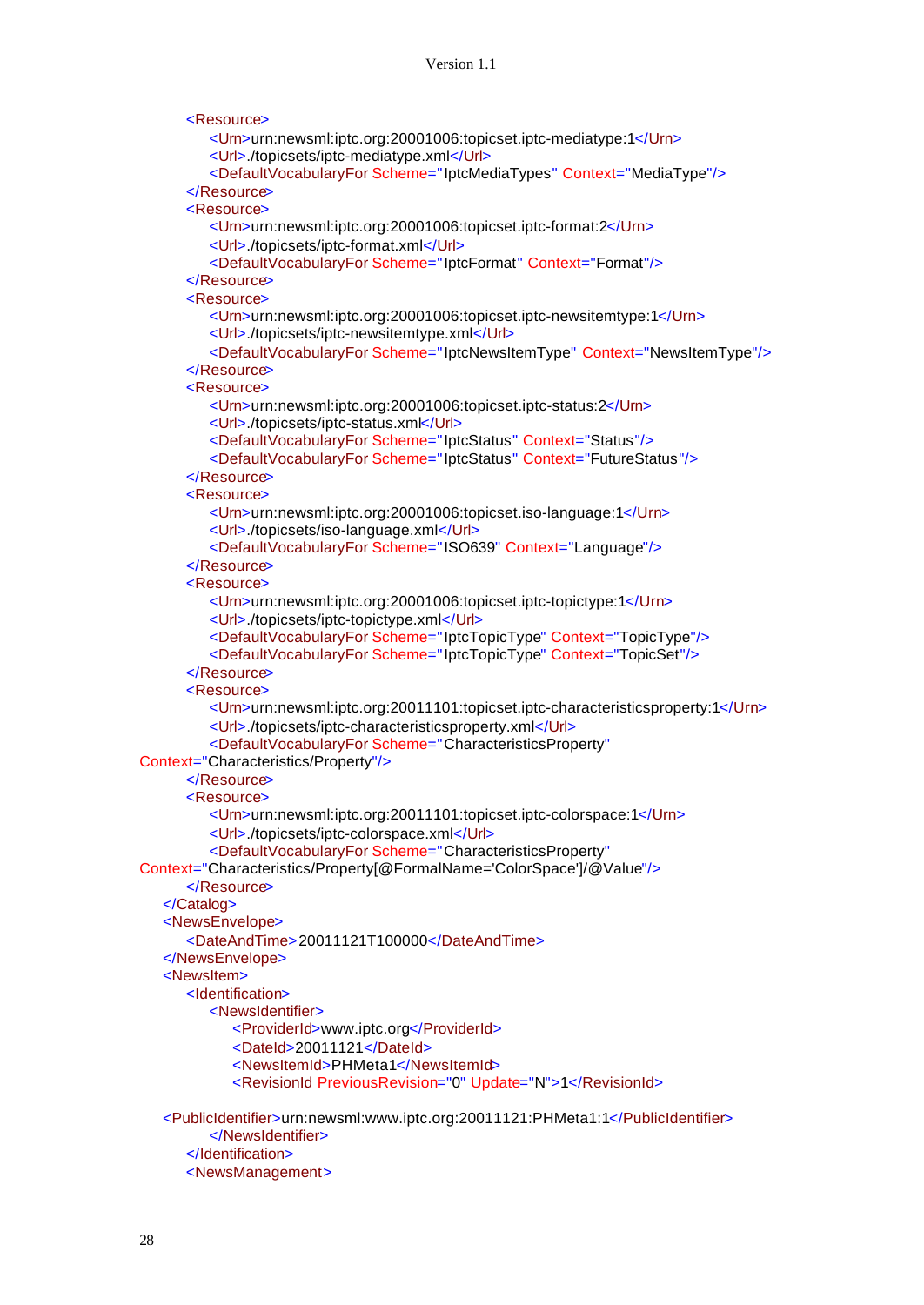```
<NewsItemType FormalName="News" Scheme="IptcNewsItemType"/>
         <FirstCreated>20011121T100000</FirstCreated>
         <ThisRevisionCreated>20011121T100000</ThisRevisionCreated>
         <Status FormalName="Usable" Scheme="IptcStatus"/>
      </NewsManagement>
      <NewsComponent Duid="samp1">
         <ContentItem Href="http://www.iptc.org/test.jpg">
            <MediaType FormalName="Photo" Scheme="IptcMediaTypes"/>
            <Format FormalName="JPEG Baseline" Scheme="IptcFormat"/>
            <Characteristics>
               <SizeInBytes>1234</SizeInBytes>
               <Property FormalName="FileExtension"
Vocabulary="urn:newsml:iptc.org:20011101:topicset.iptc-characteristicsproperty:1"
Scheme="CharacteristicsProperty" Value=".jpg"/>
               <Property FormalName="Height"
Vocabulary="urn:newsml:iptc.org:20011101:topicset.iptc-characteristicsproperty:1"
Scheme="CharacteristicsProperty" Value="300"/>
               <Property FormalName="Width"
Vocabulary="urn:newsml:iptc.org:20011101:topicset.iptc-characteristicsproperty:1"
Scheme="CharacteristicsProperty" Value="100"/>
               <Property FormalName="ColorSpace"
Vocabulary="urn:newsml:iptc.org:20011101:topicset.iptc-characteristicsproperty:1"
Scheme="CharacteristicsProperty" Value="RGB"
AllowedValues="urn:newsml:iptc.org:20011101:topicset.iptc-colorspace:1"/>
            </Characteristics>
         </ContentItem>
      </NewsComponent>
   </NewsItem>
</NewsML>
```
**4. Graphic** (this includes animations)

use MediaType element: set FormalName="graphic" use Format element: set FormalName="type"

Use Characteristics to indicate required color space parameter eg Greyscale RGB YCMK Palette X,Y,Z CIE RGB SMPTE  $L^*a^*b^*(K)$  CIE YCbCr sRGB

and the following

Optional

height (in pixels) width (in pixels) height\_width\_ratio (n:m, where n,m are integers)- for vector graphics duration (in seconds) File Size (in bytes)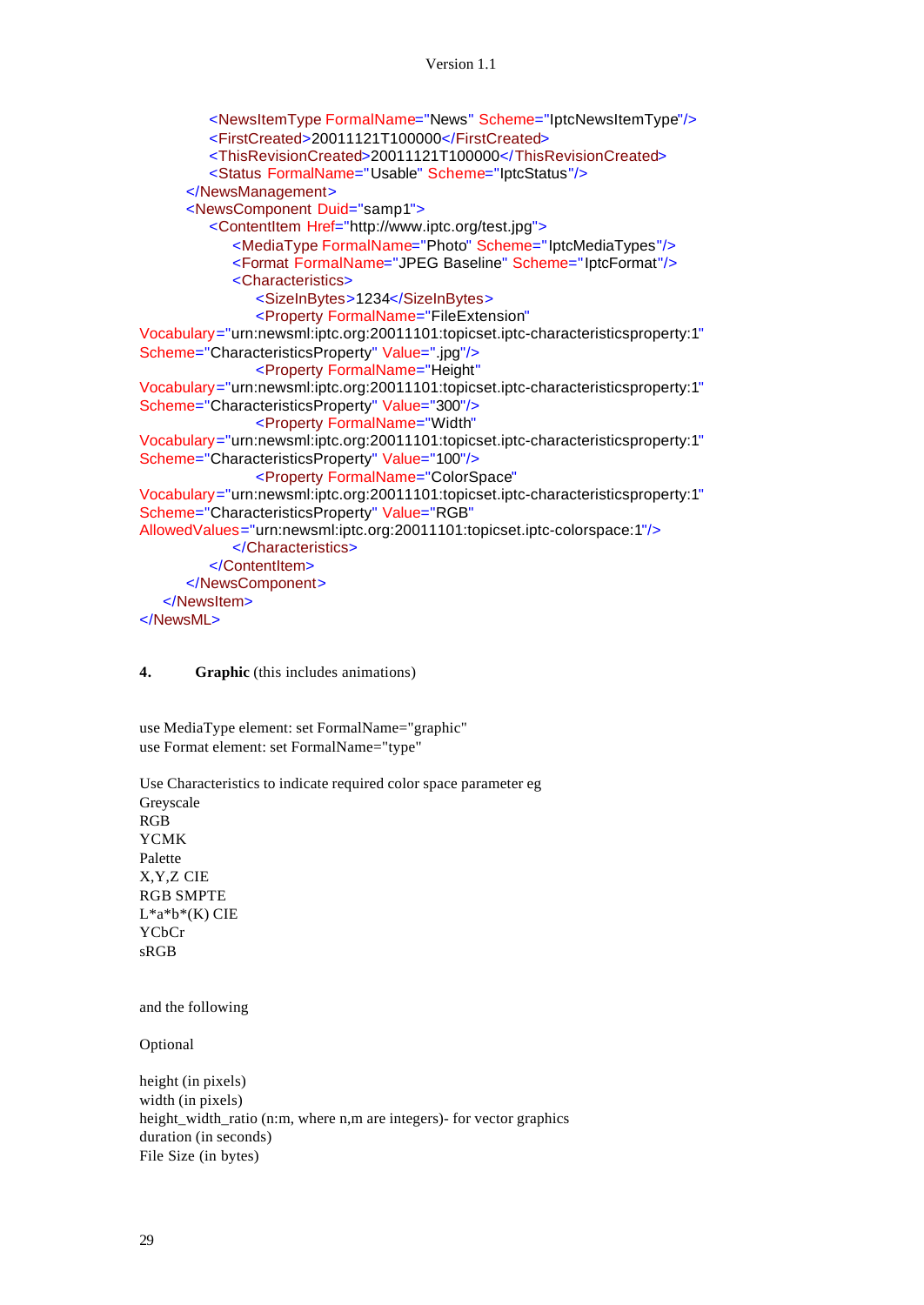# **TopicSet Changes**

In order to have standard controlled vocabularies for physical characteristics the IPTC has produced additional TopicSets for the Characteristics Property, AudioCoder, VideoCoder and ColorSpace values and updated the following TopicSets ( Format, MediaType, Property and TopicType) to align with the new ones released.

# **Content Encoding Sequence**

Where data is included, it may be directly in the form of a DataContent element, or in the form of DataContent wrapped in an Encoding element, or by reference through an Href attribute. In the latter case an empty Encoding element may be present.

# **Therefore, the following is possible:**

```
<ContentItem
Href="http://www.reuters.com/dataobject"/>
      <MediaType FormalName="xxx"
Scheme="IptcMediaTypes"/>
           <Format FormalName="yyy"
Scheme="IptcFormat"/>
           <Characteristics>
                <Property .....>
                 ..........
           </Characteristics>
      <Encoding Notation="www"/>
</ContentItem>
```
Where multiple Encoding has been applied such as a zip file that may have been subsequently Base64 encoded then the order of the Encoding elements is as follows:

```
<Encoding Notation ="Base64">
      <Encoding Notation ="zip"/>
</Encoding>
```
The last applied encoding is designated in the Encoding element that wraps any other previous Encoding that may have taken place.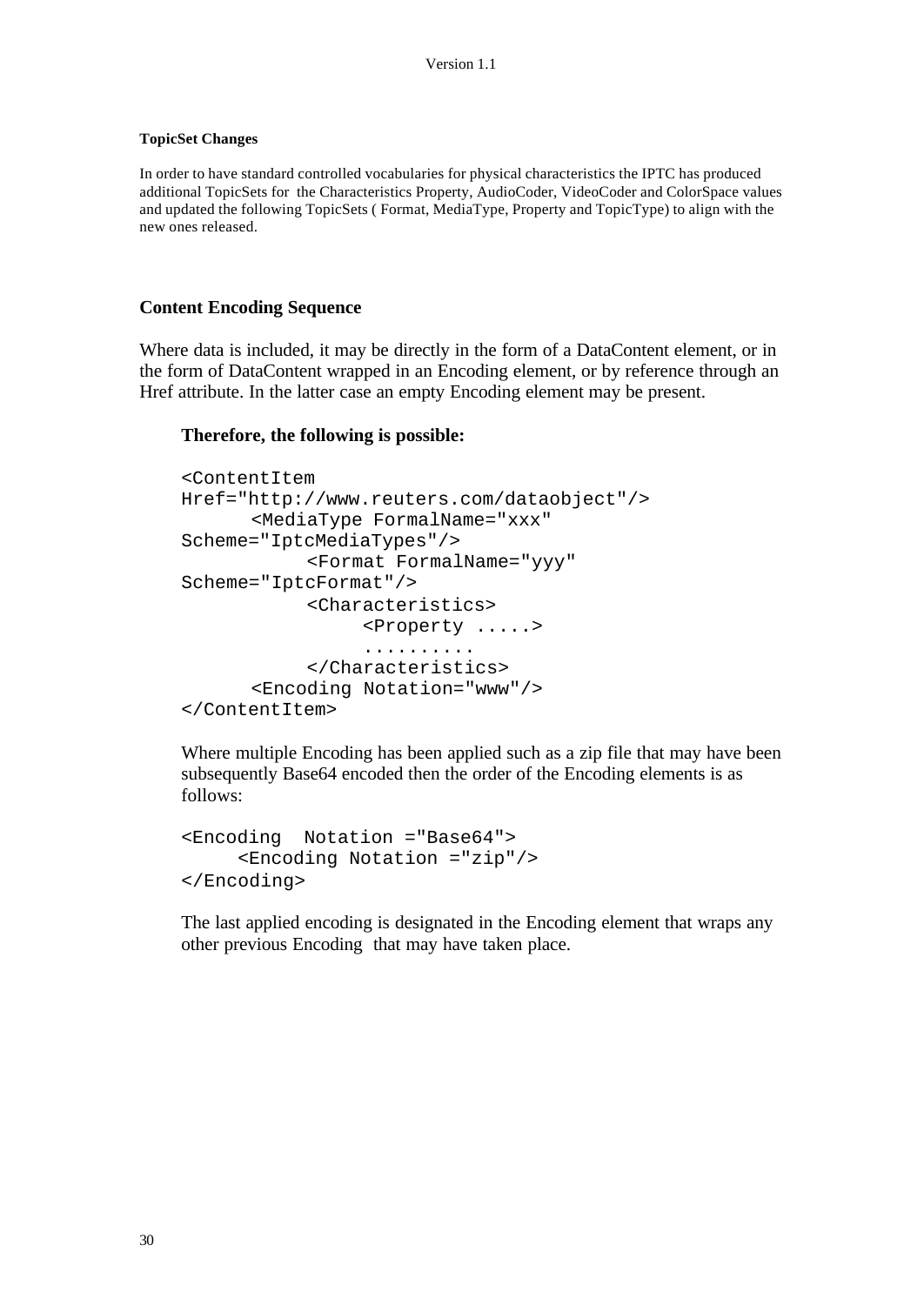# **Appendix A: NewsML Evolution**

# **New releases of DTD and Schema**

It is important to identify correctly any new release (implying a version number increase) of a NewsML DTD or Schema. The identifying URN will follow that already established for NewsML (see RFC 3085) and in order for this to be assigned the new DTD or Schema must be published within a NewsML NewsItem. The URN being the PublicIdentifier assigned to this publishing NewsItem.

# **NewsItem DOCTYPE**

In order to prevent any difficulty arising in the interpretation of these important Newsitems they will always be validated using VERSION 1.0 of the NewsML DTD.

# **Revision Number of NewsItem**

Whenever a new version of the DTD or Schema is published it will be through the release of a new NewsItem with version number 1. Thus each version will have a unique PublicIdentifier terminating with a figure 1. Eg

**urn:newsml:iptc.org:20001006:NewsMLv1.0.dtd:1** is the published URN for NewsML version 1.0 DTD.

Subsequent versions of the DTD or Schema will have a urn of the form:

# **urn:newsml:iptc.org:20021018:NewsMLv1.1.dtd:1**

# **Version Number of the DTD or Schema**

Subsequent to the release of version 1.0 of the NewsML DTD it was decided that future release should include an attribute of named "Version" on the NewsML element. To ensure backward compatibility this attribute will be optional but should always be included when any version other than 1.0 is being used as the DOCTYPE. Hence for version 1.0 the following construct is recommended: <NewsML>

…. </NewsML>

For later versions the following is to be used to ensure correct interpretation, especially if the publisher chooses not to employ a DOCTYPE declaration.

```
<NewsML Version="x.x">
….
</NewsML>
```